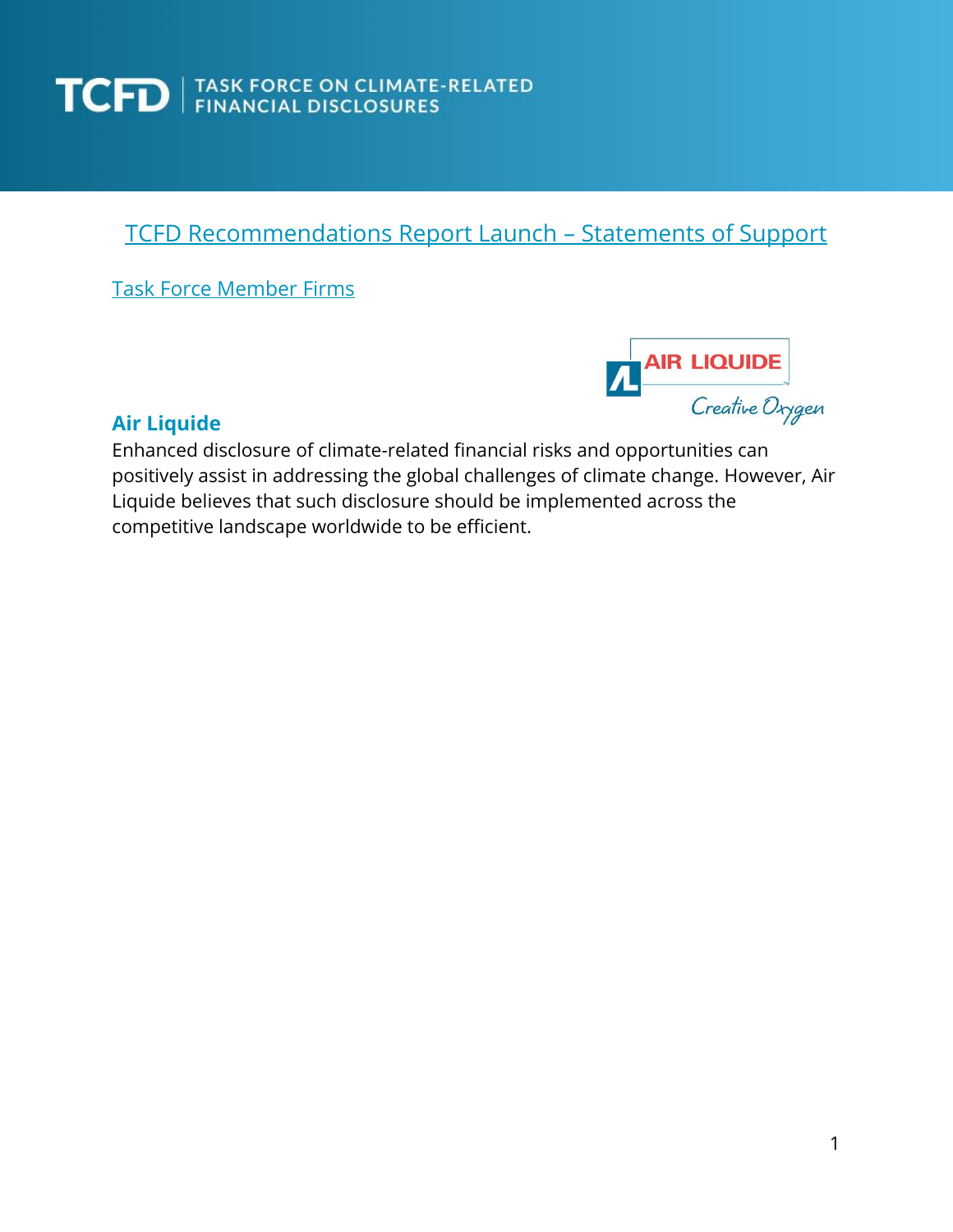### **Aviva**



This is a report the world can't afford to ignore. It could be a catalyst to deliver the Paris Agreement.

Comprehensive and consistent corporate disclosure of climate risks is a crucial and timely recommendation, which I endorse. What gets measured, gets managed and what gets disclosed and published gets managed even better.

I am calling to go one step further. We should give the disclosure real bite by making these recommendations mandatory, not voluntary. Only then will climate risk become integral to corporate governance and how we all do business.

– *Mark Wilson, Chief Executive Officer, Aviva plc.*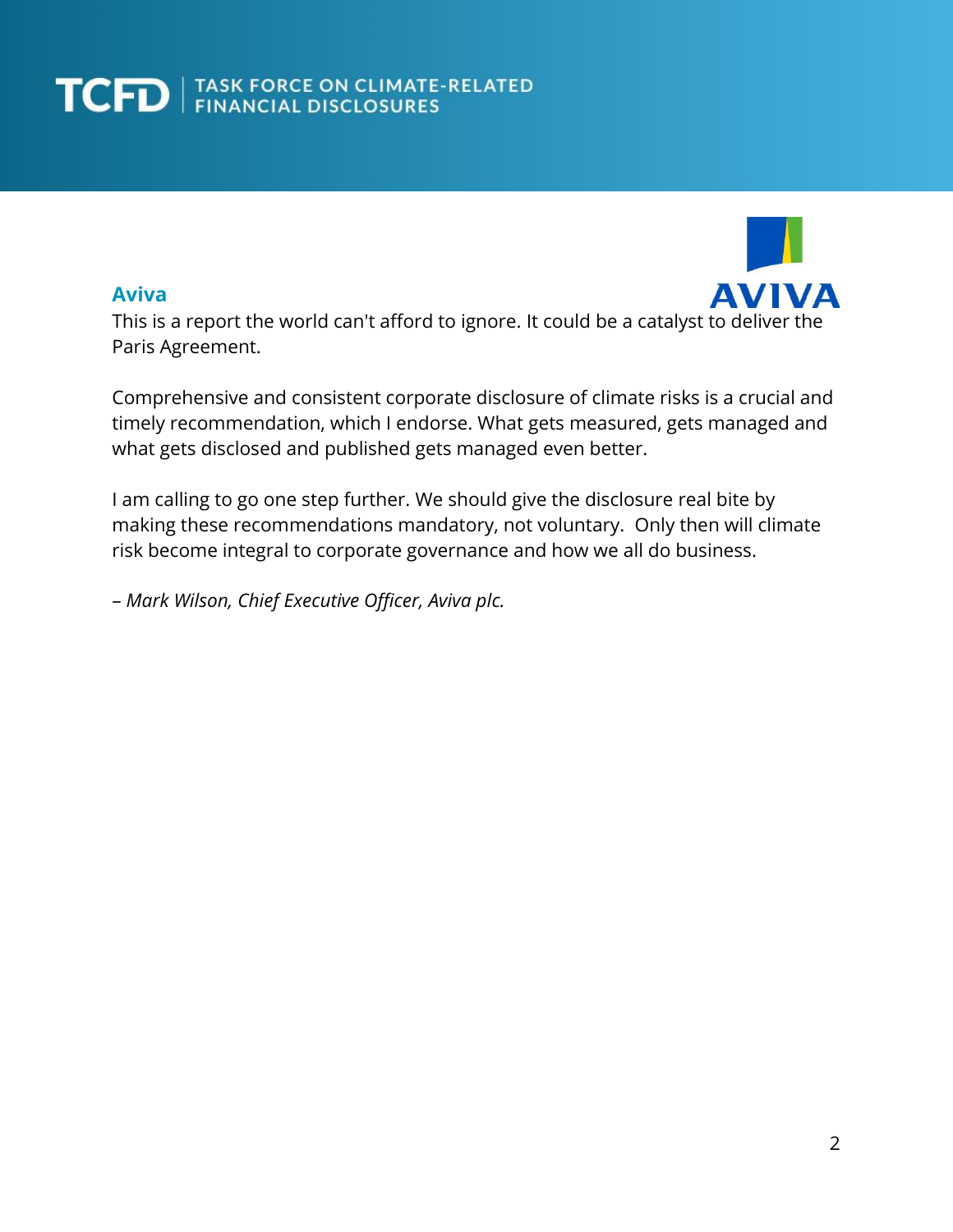

### **AXA**

#### English

As one of the world's largest insurers, AXA has a unique role to play in tackling climate change through its influence over large institutions across the globe. As an insurance company, AXA is directly affected by the impact of climate change but we also have the ability to foster adjustment (as a major global investor) to encourage the correct behaviors among the diverse companies we work with and invest in.

Finance has a real opportunity to show that, despite the lessons of recent history, it can be a force for good on a global scale by steering long-term investment towards a more sustainable future for everyone.

Under the mandate of the G20 and the Financial Stability Board, AXA joined the Task Force on Climate-related Financial Disclosures to drive consistent, voluntary disclosures by companies and enhance investor understanding of climate-related business risks and opportunities and was honored to be offered a role of Vice-chair.

The commitment to disclosure and encouraging better investor understanding of the issues is essential to deliver upon the COP21 agreement. As such, AXA will continue to be a key driver in this effort by not only looking to and addressing its own practices but also encouraging greater participation of companies and other investors in the generalized move towards greater levels of disclosure on climaterelated risks and opportunities. As for AXA, the Group has initiated real and essential work, already achieved for most of it, to meet as quickly as possible the transparency requirements suggested by the TCFD.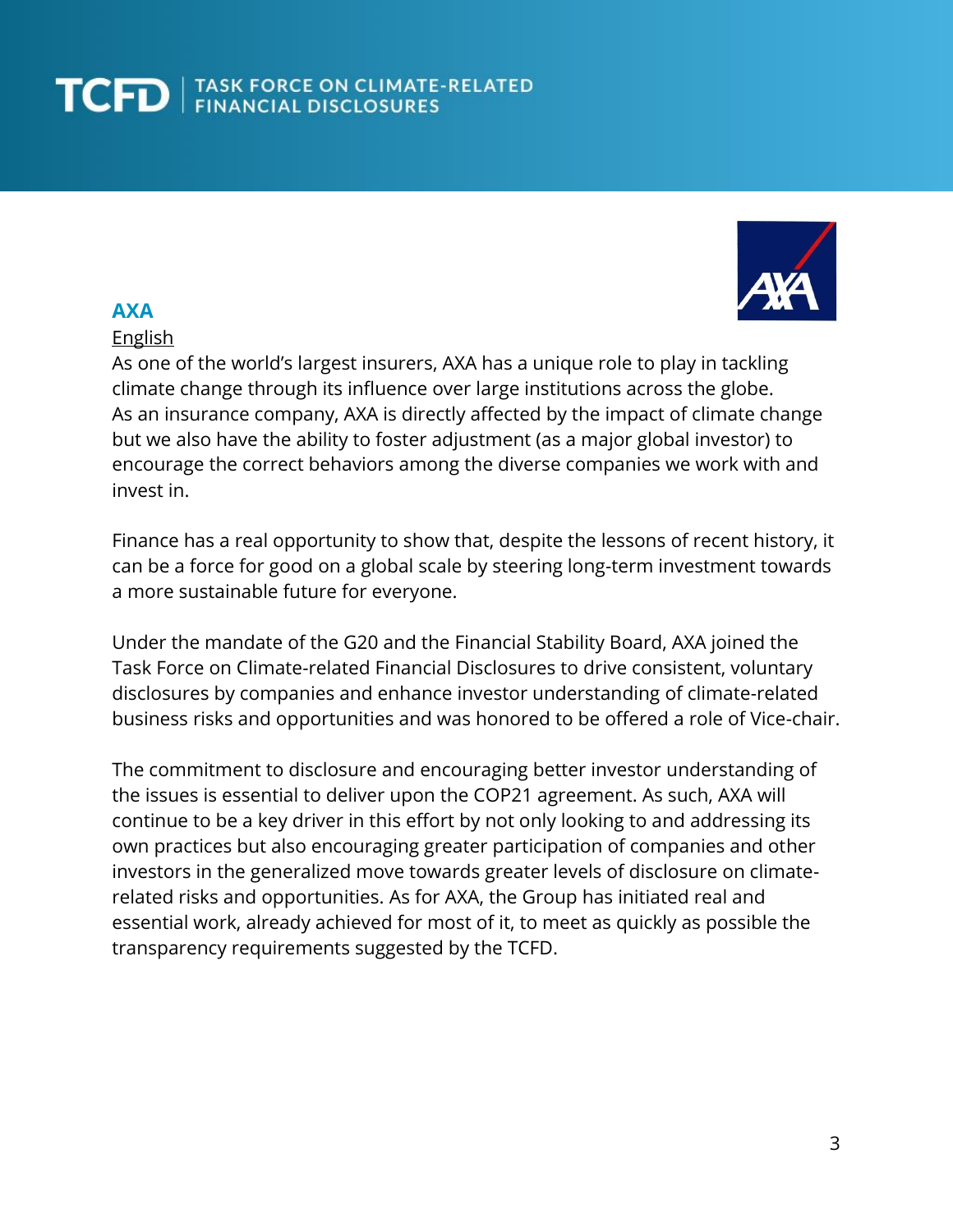#### French

En tant que l'une des plus importantes entreprises au monde, AXA a un rôle unique à jouer dans la lutte contre le changement climatique du fait de l'influence qu'elle peut exercer sur les grandes institutions à travers le monde.

En tant qu'assureur, AXA est directement impacté par le changement climatique, mais nous avons aussi la capacité de favoriser la prévention (en tant qu'investisseur institutionnel de premier plan) en encourageant les bons comportements au sein des entreprises avec lesquelles nous collaborons et dans lesquelles nous investissons.

Le secteur de la finance dispose d'une réelle opportunité de prouver que, en dépit de son histoire récente, elle peut représenter une force positive à l'échelle mondiale en orientant les investissements de long-terme dans le sens d'un futur plus durable pour tous.

AXA a rejoint la *Task Force on Climate-related Financial Disclosures*, mandatée par le G20 et le Comité de stabilité financière, afin de promouvoir une communication cohérente et volontaire des entreprises à propos des risques liés au changement climatique auquel elles sont confrontées, et ainsi améliorer la compréhension des investisseurs quant aux risques et opportunités liés au climat. AXA a été honoré de se voir proposer la vice-présidence de la TCFD.

Le fait de s'engager à communiquer, et permettre ainsi une meilleure compréhension de ces problématiques par les investisseurs, est essentiel pour tenir les engagements pris lors de la COP 21. Pour y parvenir, AXA continuera d'être leader dans cet effort, non seulement en évaluant et en améliorant ses propres pratiques mais aussi en encourageant une plus grande implication des entreprises et des autres investisseurs dans ce mouvement généralisé vers une meilleure communication sur les opportunités et les risques liés au changement climatique. Pour sa part, le Groupe AXA a initié un travail de fond, déjà achevé pour l'essentiel, afin de pouvoir répondre dans les meilleurs délais aux exigences de transparences proposées par la TCFD.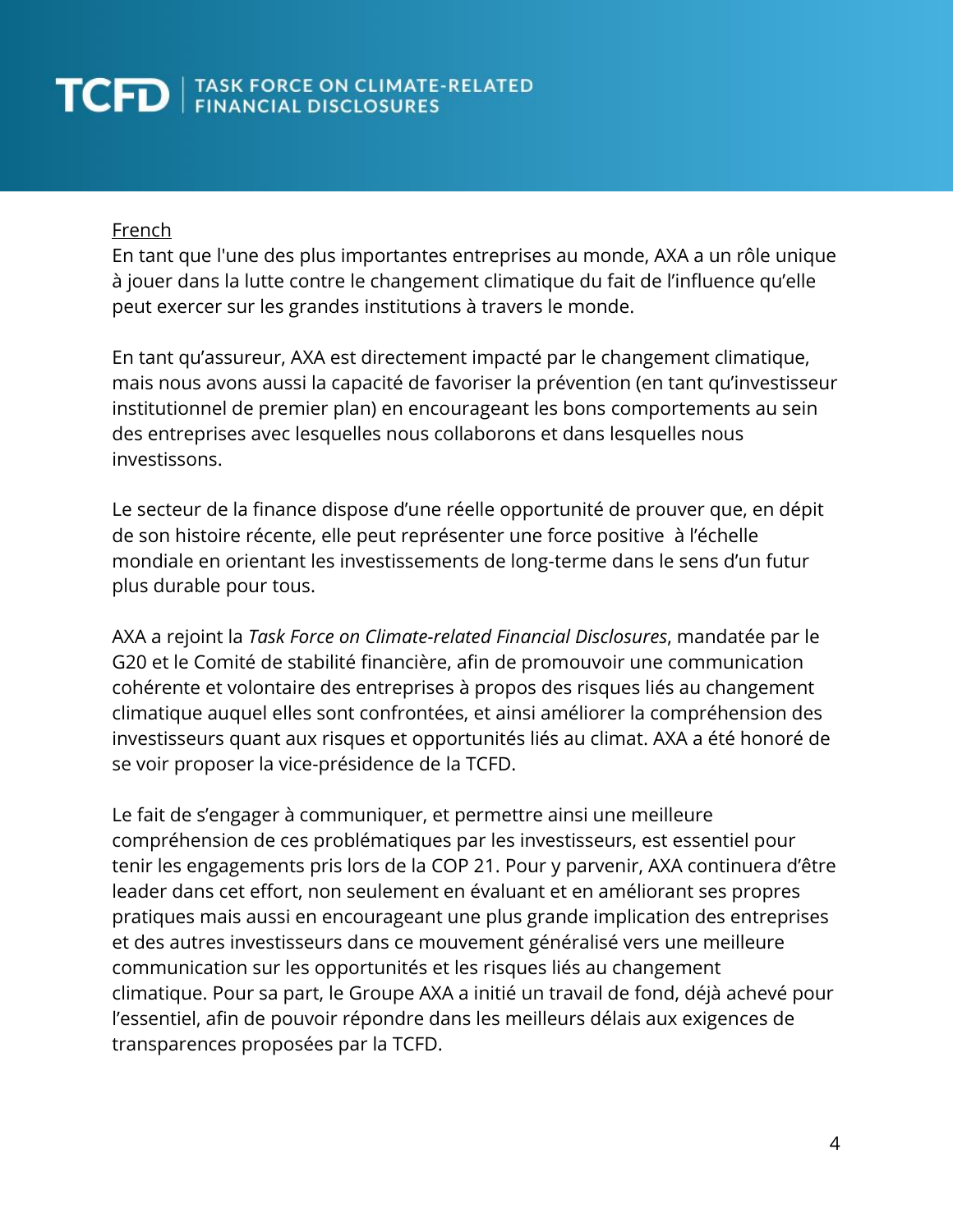### **Banco Bradesco**



Climate change represents a major challenge in the short and long term as it poses risks for Bradesco and its clients as well as to the entire society. At the same time, it also offers many business opportunities.

Aware of those potential risks and opportunities for the financial system, the FSB established the Task Force on Climate-related Financial Disclosures (TFCD) at the end of 2015, with Michael R. Bloomberg as Chair and Banco Bradesco as one of the members, representing Latin America.

The TFCD is the first global industry-led initiative, composed of banks, asset managers and insurance companies, with the objective of developing recommendations for voluntary climate-related financial disclosures for companies, which has just been released on December 14 $^{\rm th}$ . Bradesco strongly supports the Task Force initiative and believes that if companies and investors adopt its recommendations and include such important issue in their strategic discussions, this it will certainly facilitate the transition towards a lower-carbon economy, reducing asset price impacts and creating new business line opportunities for companies.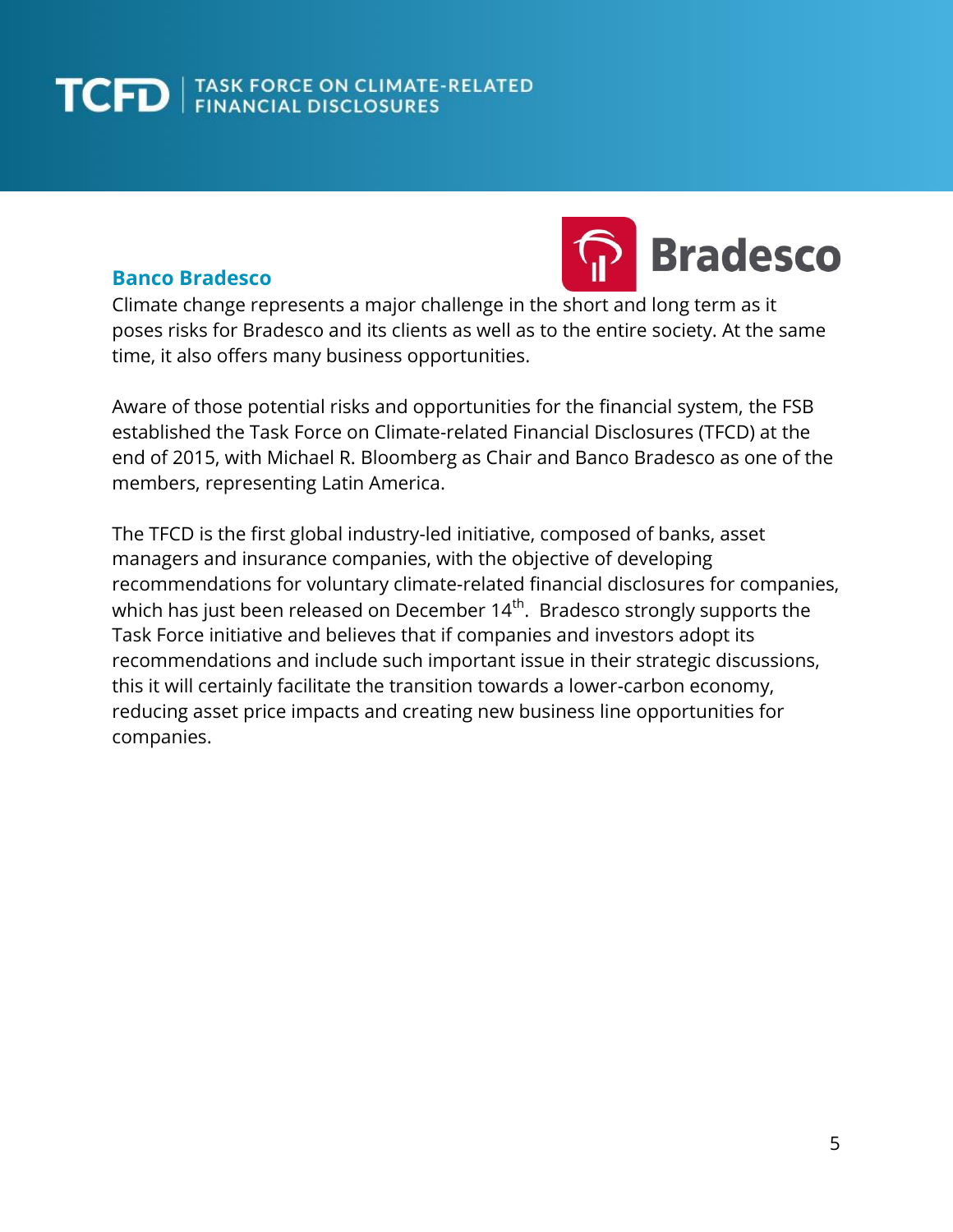### **Barclays**



We are very supportive of the excellent work done by the Task Force on Climaterelated Financial Disclosures. Climate change, with its risks and financial implications, is a critical issue that we must address. Understanding those risks, as well as the opportunities, through increased disclosure and transparency is certainly necessary for market participants to make informed and efficient capital allocation decisions. The principles laid out in the Task Force's Recommendations are an important step in providing the foundations from which companies, investors, banks and other market participants can move forward together to improve transparency and build better understanding of those potential climate-related risks and opportunities.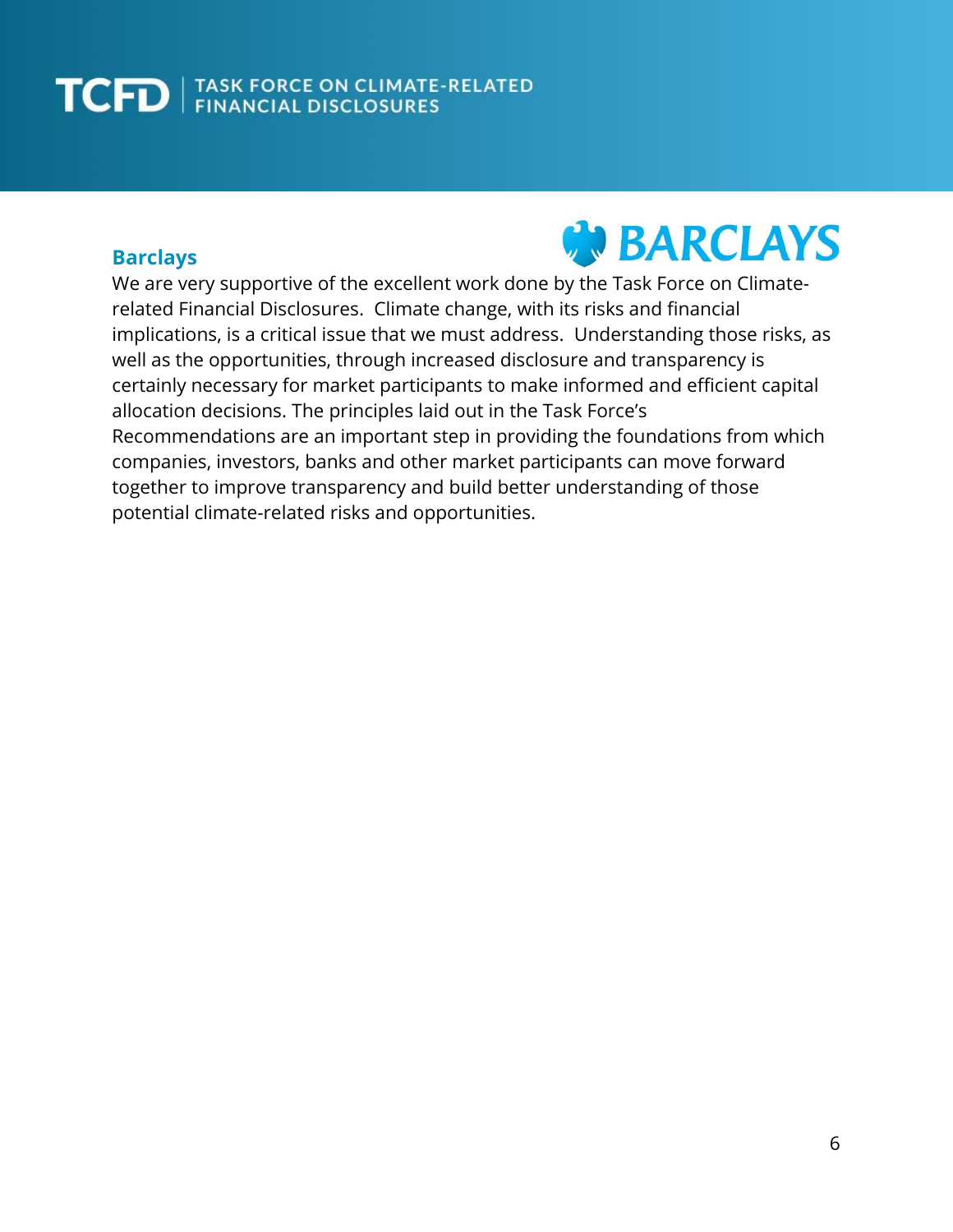

#### **BHP Billiton**

BHP Billiton supports the work of the Task Force on Climate-related Financial Disclosures (TCFD) in its efforts to develop voluntary, consistent, climate-related financial risk disclosures that would be useful to lenders, insurers, investors and other stakeholders.

Climate change is a Board governance issue at BHP Billiton and we have a comprehensive approach to climate risk management. Addressing climate change has been a priority for us for nearly 20 years and we have a clear track record of action. We continue to reduce our emissions, adapt to physical impacts and invest in low emissions technology.

Alongside other recommendations, the TCFD Phase II report's recommendation in relation to scenario analysis is aligned with our company commitment to transparent engagement with investors, governments, industry and society. In 2015, we launched our Climate Change: Portfolio Analysis report which described our approach to portfolio evaluation and scenario planning, including the implications of a transition to a lower emissions future for our portfolio. We recently published Views after Paris, describing some of our observations from the past 12 months and their potential portfolio impacts. Views after Paris also provides further detail on some of our key climate change related assumptions and an update on recent actions we have taken related to climate change.

We encourage other business leaders to take a similar approach, where appropriate, and believe the work of the TCFD will help build a consistent framework for climate-related risk disclosure.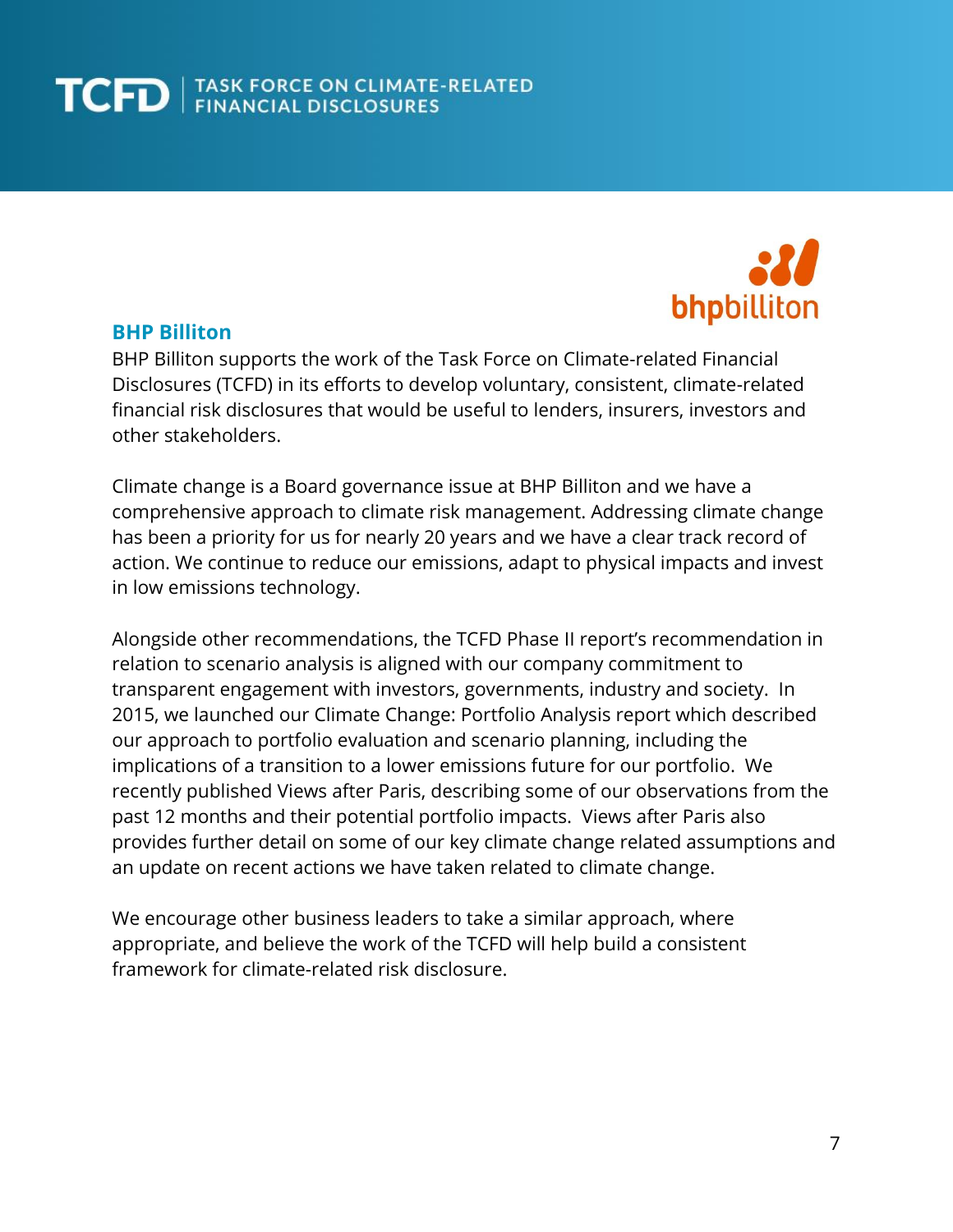### **BlackRock**

### **BLACKROCK®**

Investors need consistent, measureable and transparent data in order to fully integrate climate risk into their decision making and investment process. The Task Force on Climate-related Financial Disclosures is performing a keyrole in establishing a framework for improving market wide climate-related disclosure on this critical issue.

– *Deborah Winshel, Global Head of Impact Investing, BlackRock*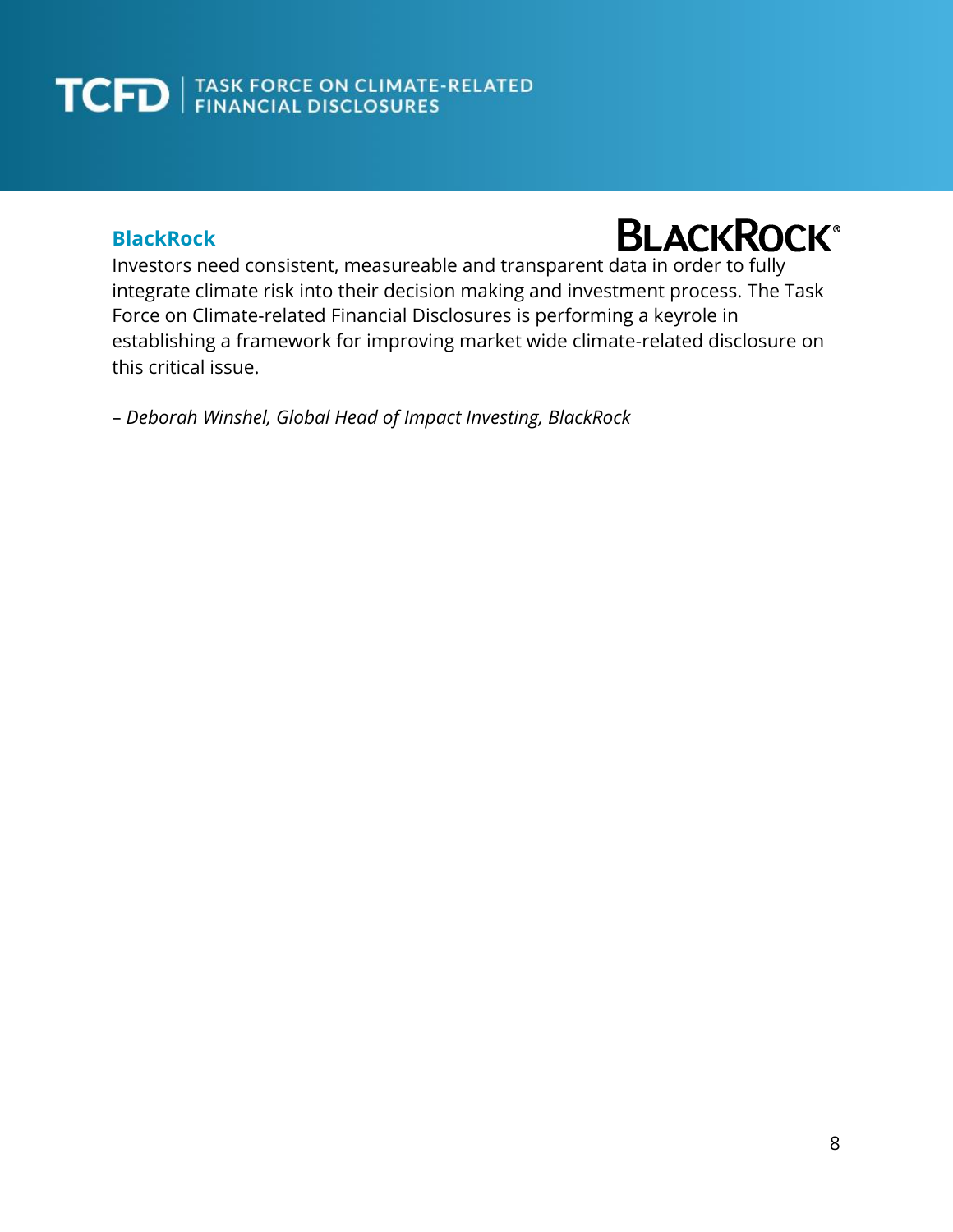

### **Canada Pension Plan Investment Board**

Canada Pension Plan Investment Board strongly supports the work of and recommendations set out by the Task Force on Climate-related Financial Disclosures. We believe that climate change poses an unprecedented challenge for investors, particularly when it comes to accurately assessing and pricing the risks and opportunities it poses. This is complicated by the lack of a global and generally accepted standard to disclose the impact of climate change on a company's business. The Task Force, a private sector-led initiative, does much to remedy this gap with its recommendations for voluntary, consistent and mainstream financial reporting on climate change. All industries, from energy to consumer goods to financial institutions, can use the framework to give investors deeper insight into their assessment and management of climate change-related risks and opportunities. We have welcomed the opportunity to participate in the Task Force's work and look forward to adopting and implementing its recommendations. We urge investors and companies to join us.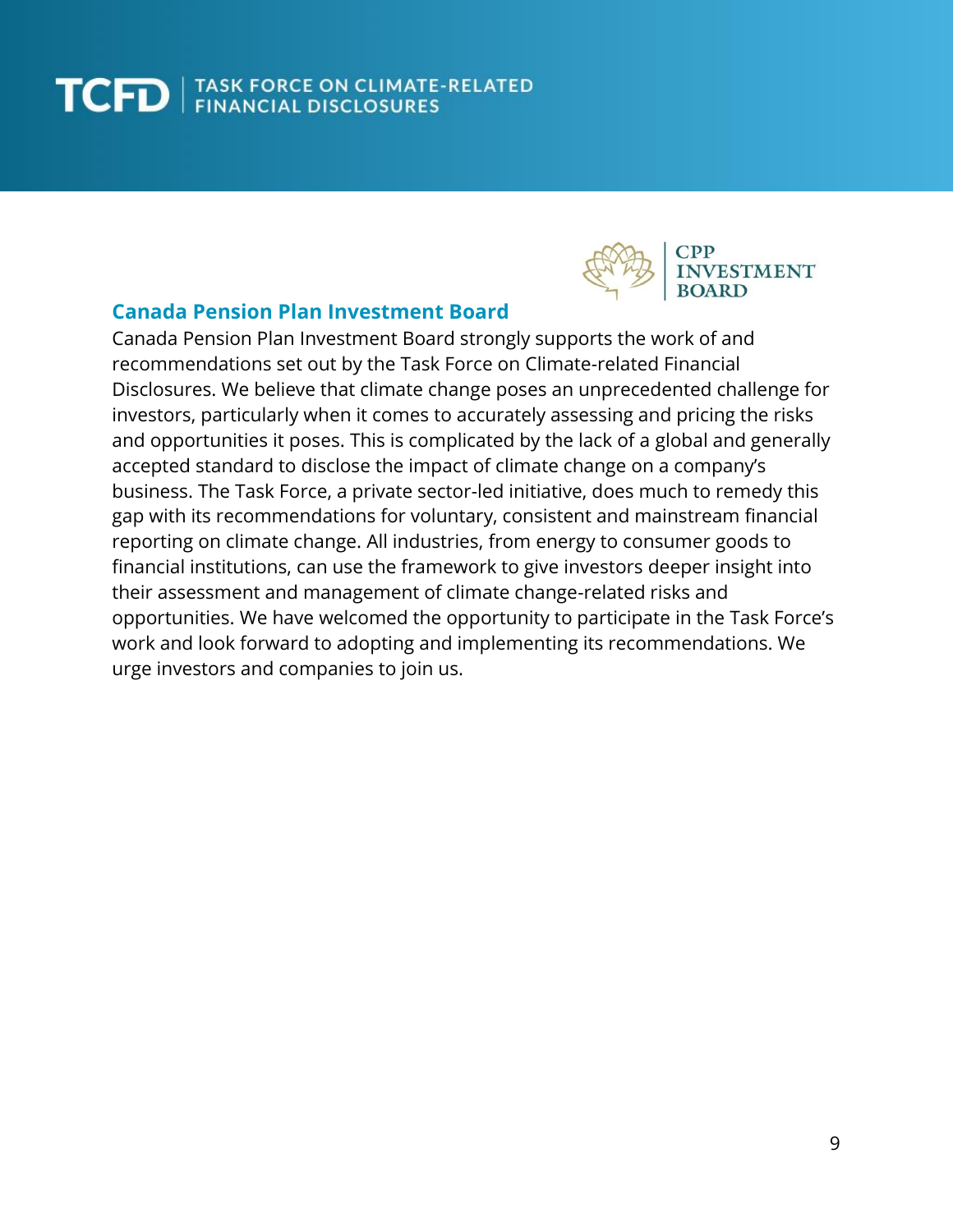### **Daimler**

### DAIMLER

The capital market and the rules under which this market acts has, directly and indirectly, a very strong impact on the operation and the strategy of stock based companies. This of course also holds true for climate-related issues. It is therefore of high relevance, if investors give clear and reliable signals to companies on the climate-related items they consider important and which they take into account in their investment decision.

However, if investors are to integrate climate-related issues in their investment recommendations and decisions they need tools and criteria for their evaluation. That's the point where the activities of the Task Force on Climate-related Financial Disclosures come in.

The work of the TCFD is an important first step to define appropriate reporting standards. The elaboration of this reporting standard and balancing the needs of data preparers and data users will accompany us for many more years and will certainly require a number of iterations.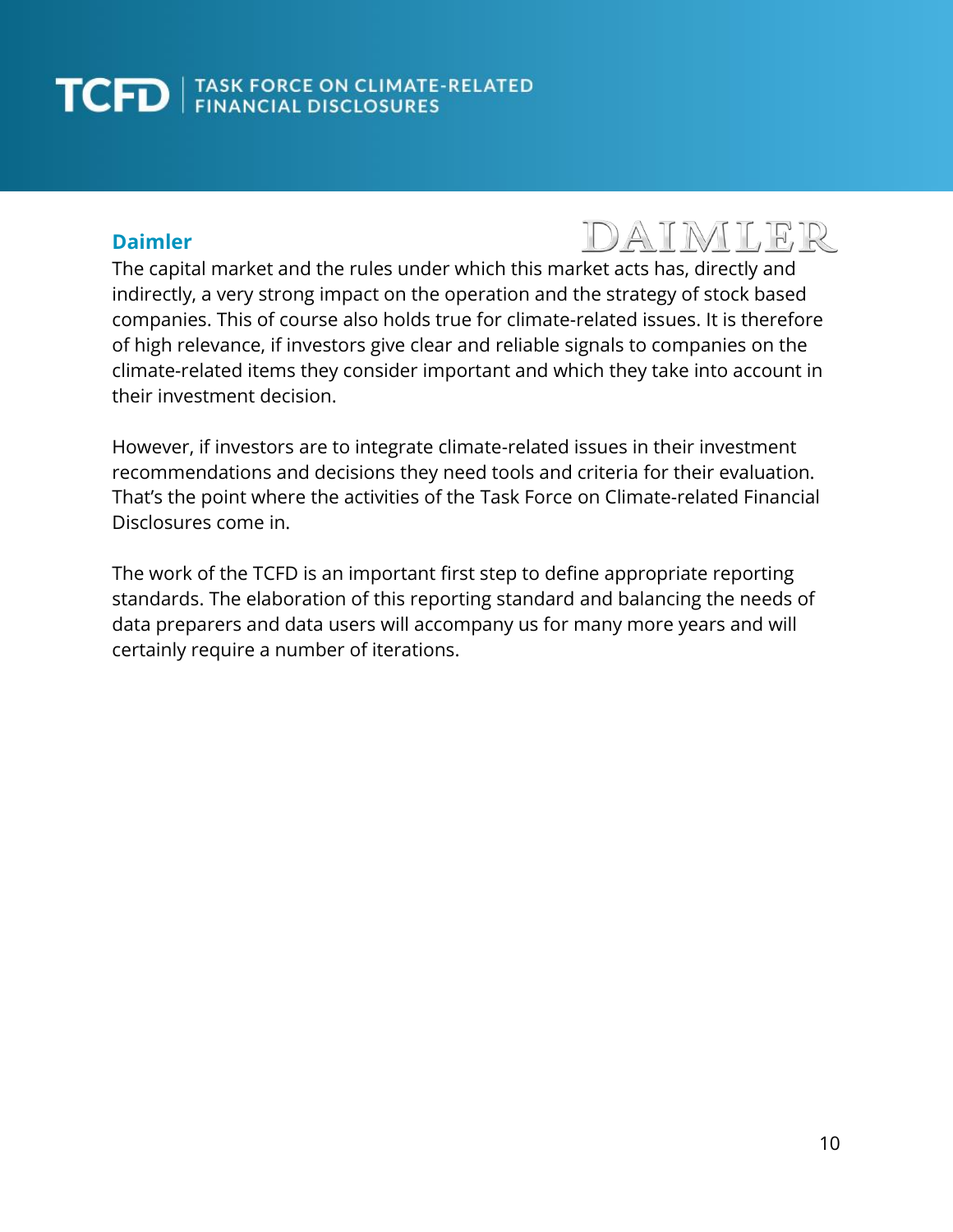### **Deloitte**



A new transparency milestone: Today, the Financial Stability Board (FSB) Task Force on Climate-Related Financial Disclosures (TCFD) published its recommendations for voluntary, consistent, climate-related financial disclosures in mainstream financial filings. I am delighted that my firm, Deloitte, participated in the Task Force, alongside other multinationals, that developed these recommendations.

– *David Cruickshank, Chairman, Deloitte Touche Tohmatsu Limited*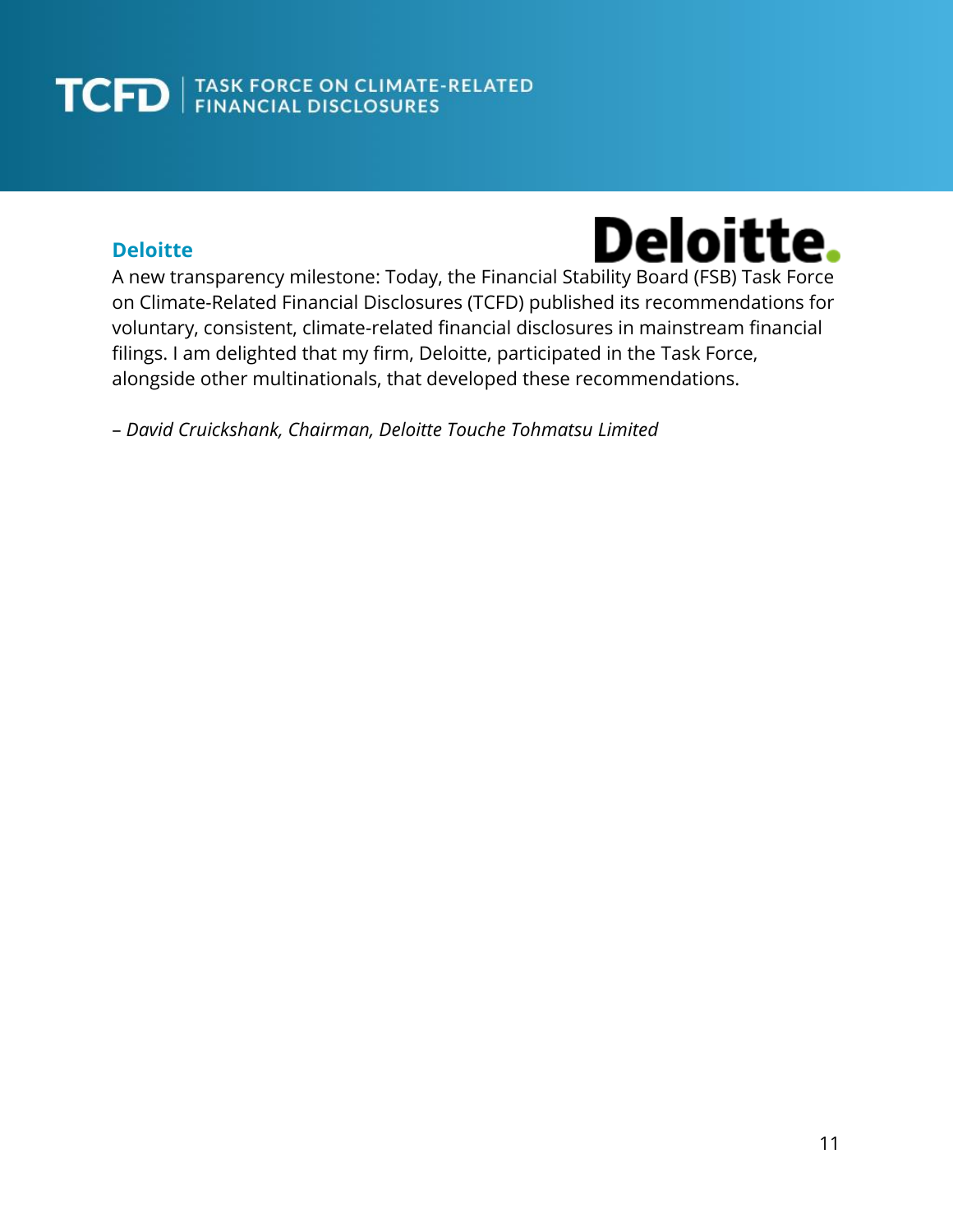# Dow

### **The Dow Chemical Company**

The Dow Chemical Company (NYSE: DOW) actively participated in and supports the Phase II report recommendations developed by the Financial Stability Board's Task Force on Climate-Related Financial Disclosures (TCFD). Dow is committed to continuing to work alongside Michael Bloomberg, Mark Carney and other leading manufacturers and financial institutions that make up the TCFD to further advance and implement these voluntary, reasonable and actionable recommendations. [Dr.](http://www.dow.com/en-us/investor-relations/corporate-governance/leadership/neil-hawkins)  Neil [Hawkins, Dow's chief sustainability officer and corporate vice president of](http://www.dow.com/en-us/investor-relations/corporate-governance/leadership/neil-hawkins)  [Environment, Health and Safety,](http://www.dow.com/en-us/investor-relations/corporate-governance/leadership/neil-hawkins) was a member of the year-long work of the TCFD and provided critical industry perspectives.

"The work of the TCFD is an important step to enabling integration of sustainability in business and better informed investment decisions," said Hawkins. "The recommendations presented by the TCFD create a common platform for assessing and reporting climate-related risks and opportunities across all parts of the private sector. These are an important step for the business sector to play its part transitioning to a sustainable planet and society."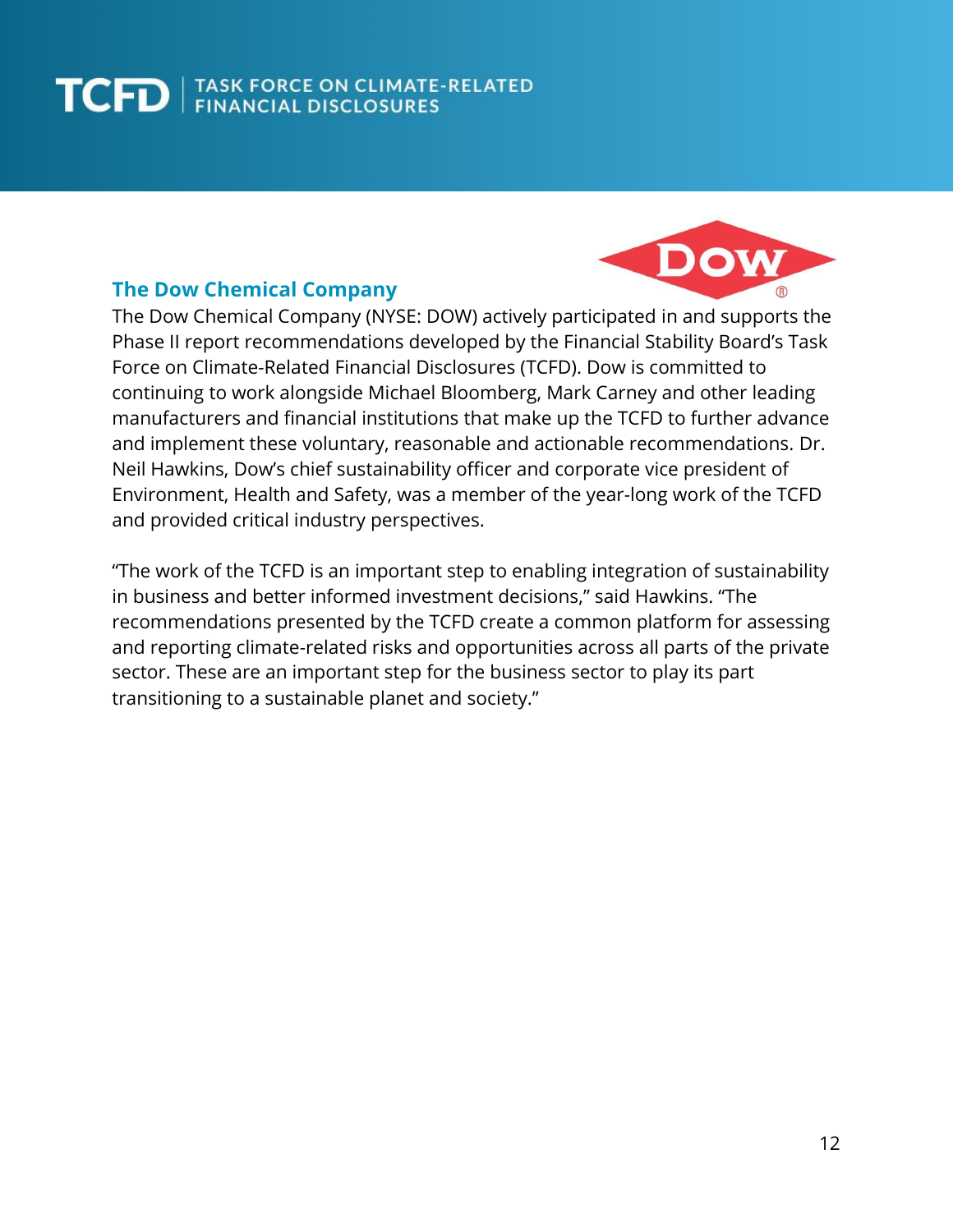### **EnBW**

**EnBW** 

The TCFD recommendations provide a profound guidance for preparers on how to report climate-related financial risks to the capital market in a concise, consistent and comparable manner.

By adopting the TCFD recommendations companies can demonstrate how management deals with climate-related risks and how resilient a company's business model is regarding the expected transition to a low carbon economy. By disclosing the relevant information in a company's financial reporting and hence providing the transparency for investors to promote better informed investment decisions and more efficient capital allocation companies can differentiate themselves from other market participants and unlock value by allowing investors to put a price tag to the way a company is dealing with climate change. We at EnBW are looking forward to adopting the TCFD recommendations.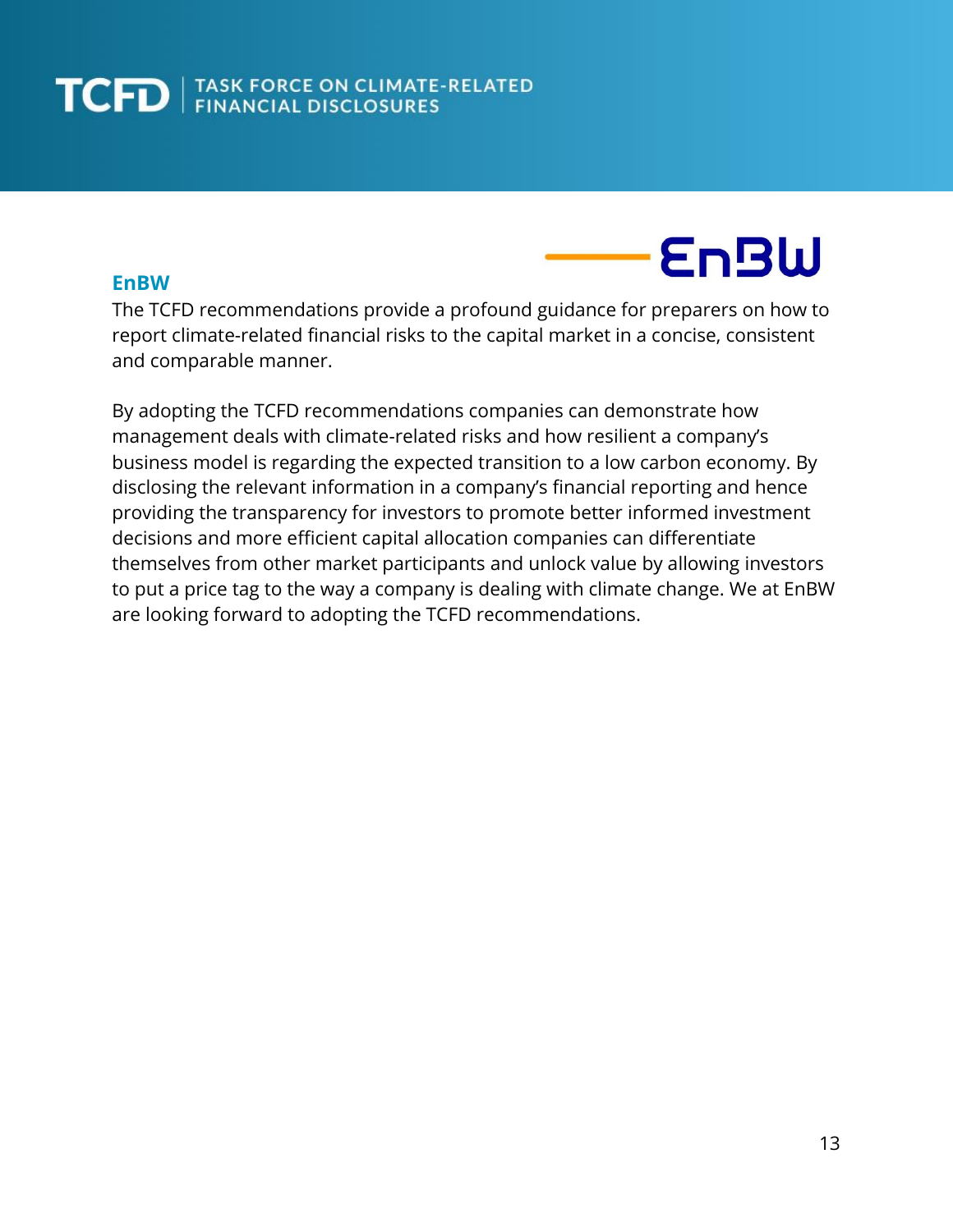

### **Eni**

Eni believes that climate change is a major issue for our society and we are committed to contribute to limiting global temperature increase to below 2°C. This challenge is not just representing risks but also great opportunities relating to the energy transition.

To seize these opportunities we have established a strategy relying on three main pillars:

- the improvement of our operational efficiency
- a low carbon upstream portfolio
- relevant investments on renewables and low carbon R&D

We believe that acting is important as well as disclosing what we do. For this reason, we have been progressively increasing our climate communication and today we are considered among the global industry leaders on climate-related disclosures.

The increasing attention on climate change deserves further efforts in either industry commitment and disclosures. The FSB Task Force on Climate-related Financial Disclosures (TCFD) represents a unique chance to raise the level of global awareness on climate change and is a major milestone for the improvement of the way industry communicates how it is addressing climate-related risks and opportunities.

Eni is honored to have taken part in the TCFD.

– *Claudio Descalzi, CEO, Eni*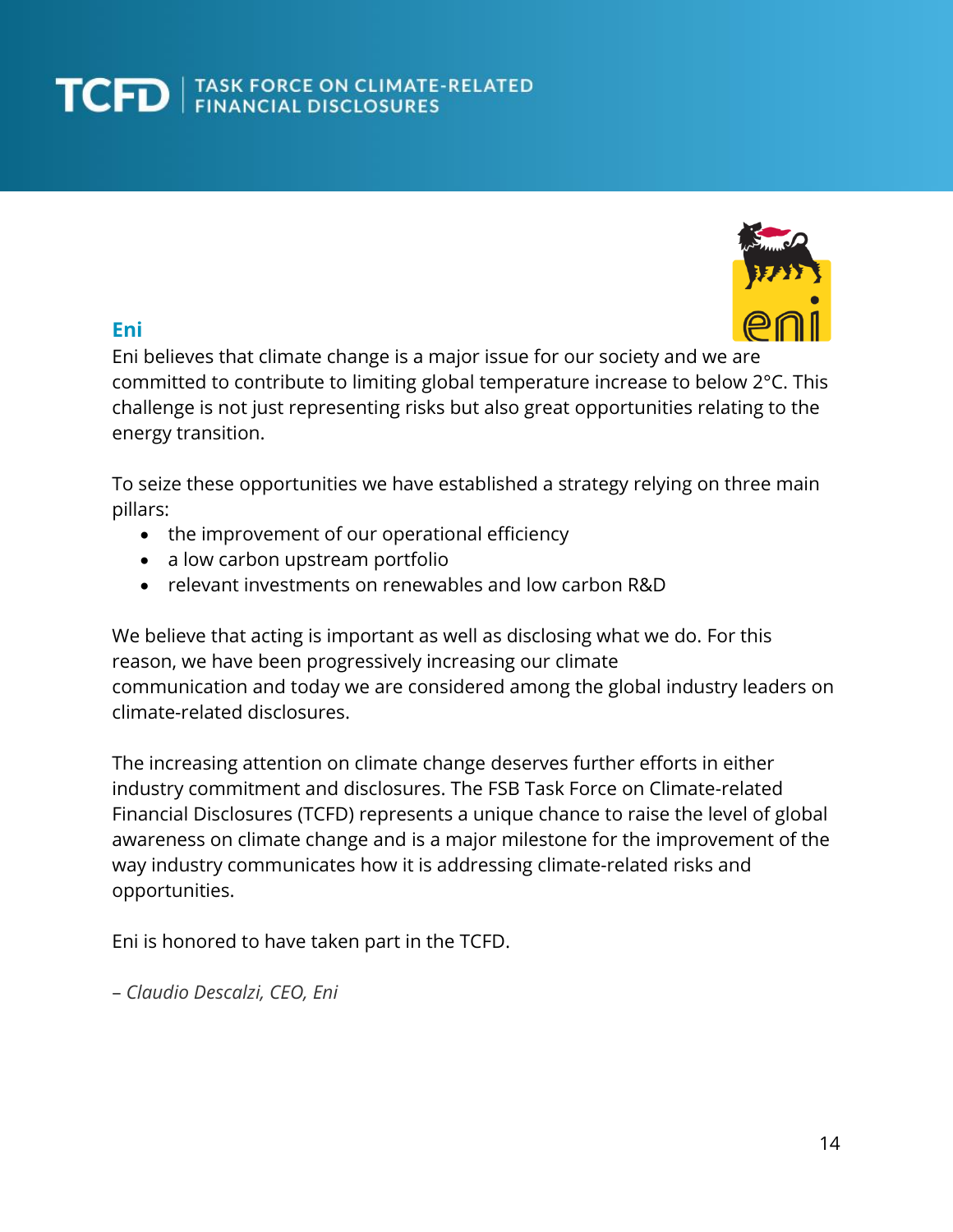### **EY**



The Financial Stability Board (FSB) Task Force on Climate-related Financial Disclosures (TCFD) was convened in January 2016, with the objective of promoting more effective climate-related disclosures. EY supports this initiative which strives to increase the transparency from organizations on their governance structures, strategies and risk management practices.

Mark Weinberger, EY Global Chairman and CEO, says: "The FSB TCFD has been an important undertaking. I am pleased EY participated in this effort. Our profession's role in contributing to transparent financial reporting has never been more important and efforts such as this are central to the role EY has as auditors of, or advisors to, organizations."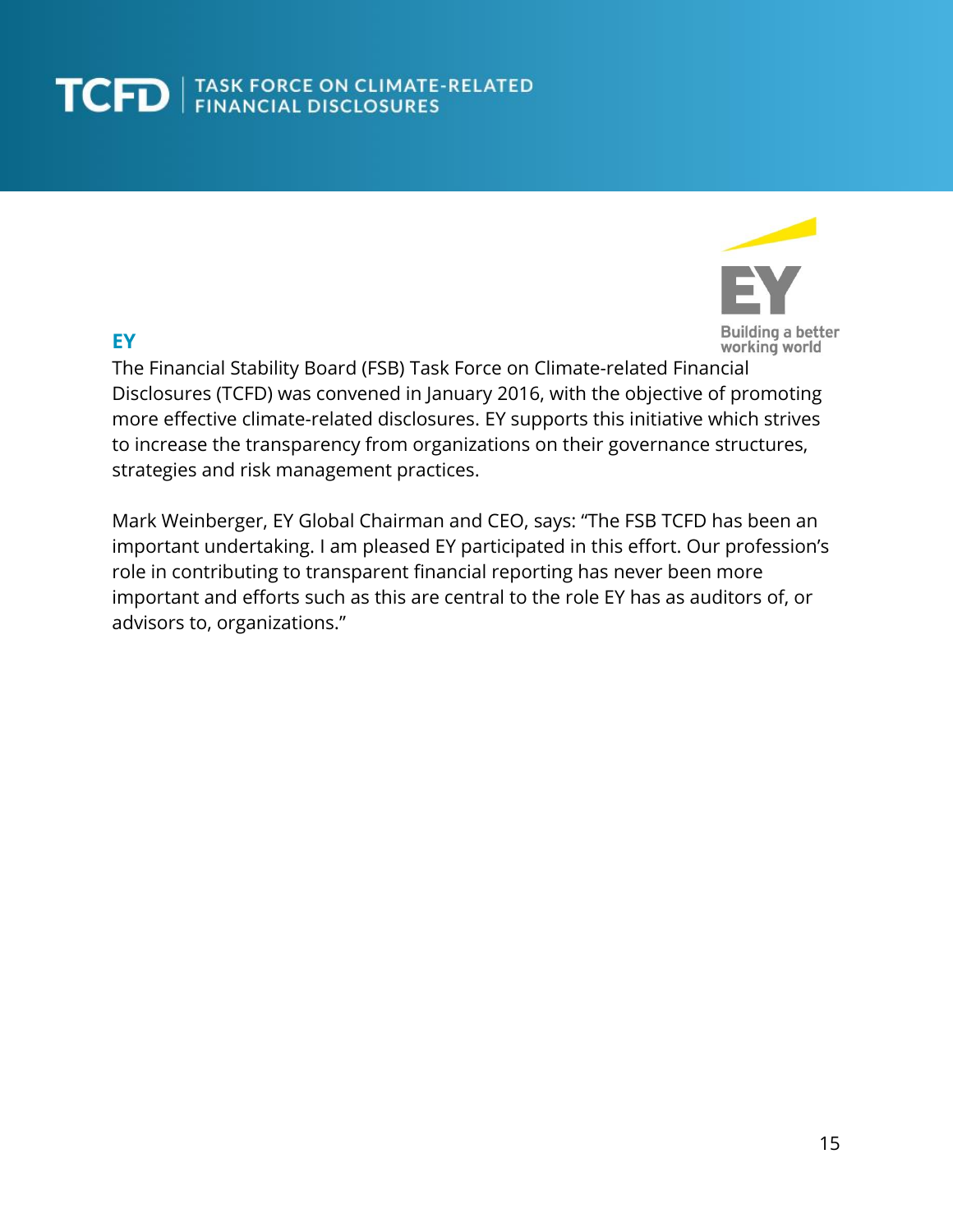### **Generation Investment Management**

### generation

The work of the FSB TCFD marks a significant advancement in the disclosure of climate-related financial risks throughout the investment chain. Accurately evaluating both the risks and the opportunities associated with climate change to investors, creditors, and underwriters through an enhanced reporting framework is fundamental to a global economy fit-for-purpose in the 21st century. The recommendations from the Task Force will therefore aid more efficient capital allocation across sectors and markets in the ongoing transition to a low carbon economy. Generation will integrate the FSB's recommendations into our reporting structure and engage portfolio companies accordingly.

– *David Blood, Senior Partner, Generation Investment Management*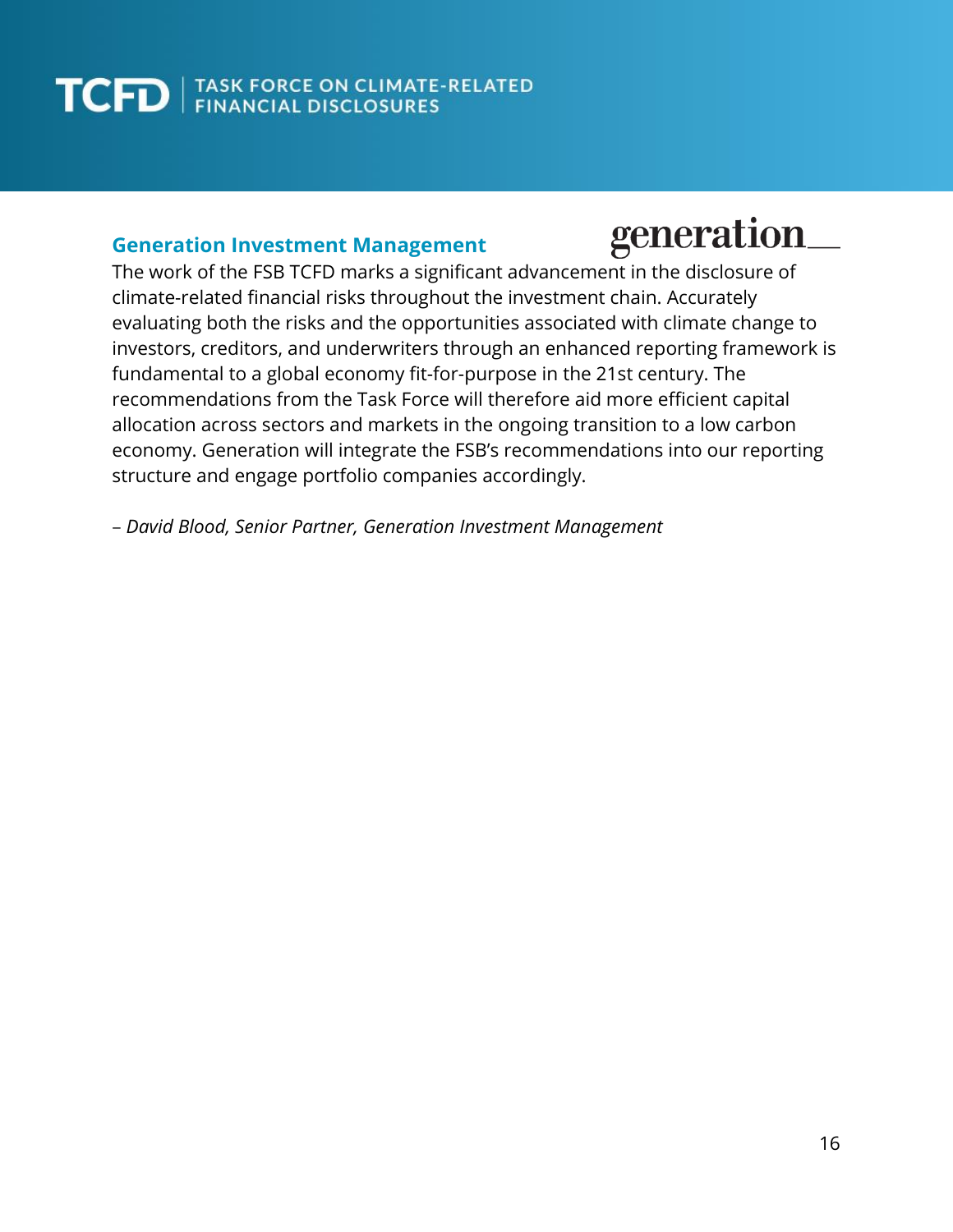### **HSBC**



These recommendations are comprehensive and timely. The conclusion of the Paris agreement has raised the importance of climate risk to investors, but independent research commissioned by HSBC shows that less than a quarter of companies currently disclose their environmental impact. This makes it near impossible for analysts and investors to assess and compare how green these companies are. The TCFD's report is a big step towards a standard protocol on climate disclosure that can greatly accelerate the transition to a low carbon economy.

*– Stuart Gulliver, CEO, HSBC*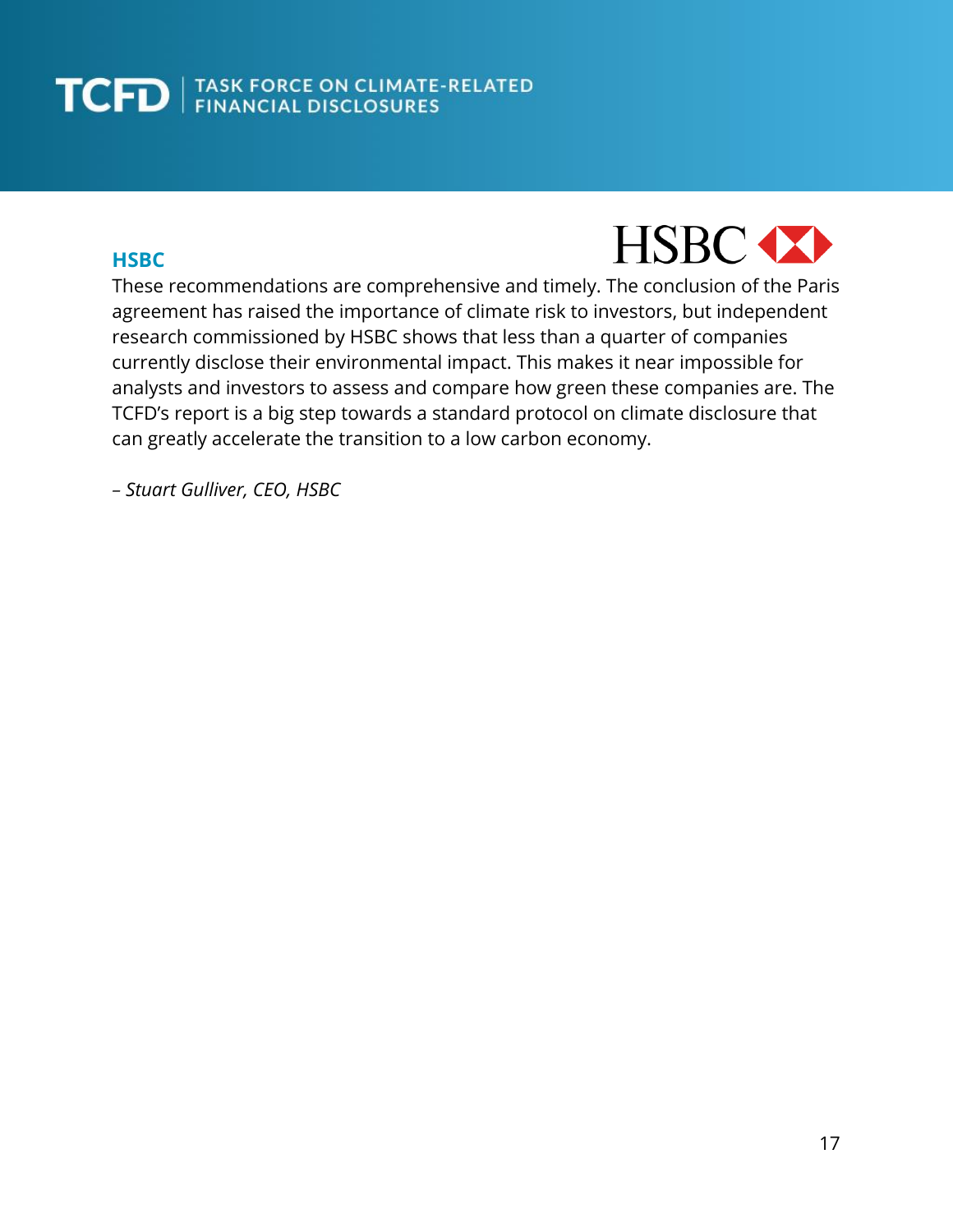### **Industrial and Commercial Bank of China**

I believe the TCFD achievements will serve as a brand-new benchmark to report climate-related financial risks. ICBC is a leading industry practitioner who promotes ideas and practices in Green Finance, committed to becoming a leading green bank in the world. We pay much attention to such issues as global climate change and relevant impacts on finance sectors. We have made a set of policies covering green finance identification, credit facility, credit approval, etc. We endeavor to translate environmental demands into financial language by which to play the financial sector's role in resource allocation, explore effective ways of connection between economic development and green finance, and provide financing support for the development of an ecological economy.

ICBC will take the great opportunity to implement these guidance and recommendations, establish climate risk governance, improve climate risk management, and refine related disclosures on an on-going basis.

*– Gu Shu, President, Industrial and Commercial Bank of China*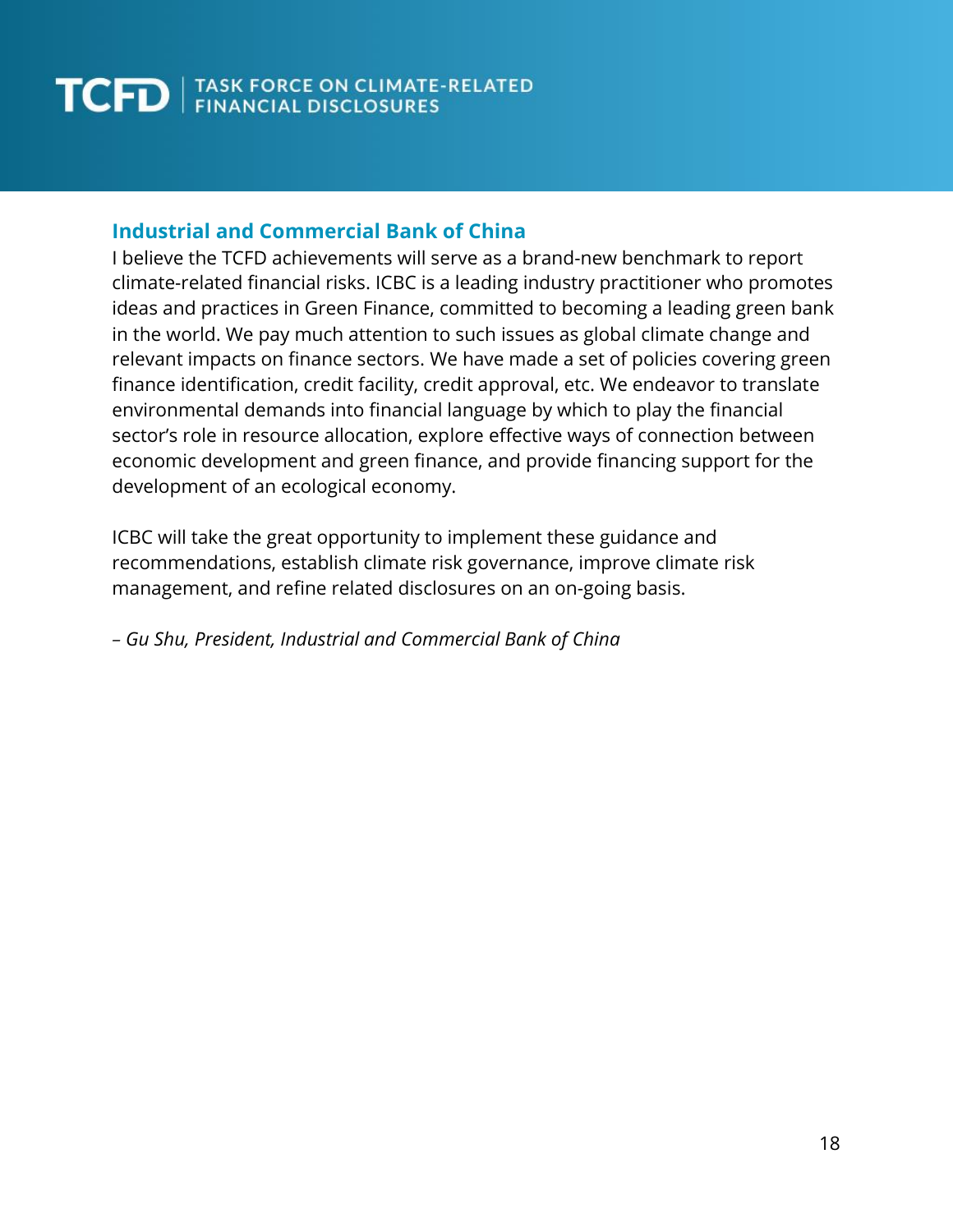### **JPMorgan Chase & Co.**

### **JPMORGAN CHASE & CO.**

"Long-term economic growth is dependent on having a strong understanding of environmental risks and knowing how to develop sustainable solutions," said Matt Arnold, Head of Sustainable Finance, JPMorgan Chase. "The Task Force has taken an important step in shedding light on these risks by producing balanced and actionable recommendations for companies that will help inform investors. This effort is a testament to the vision and leadership of Governor Carney."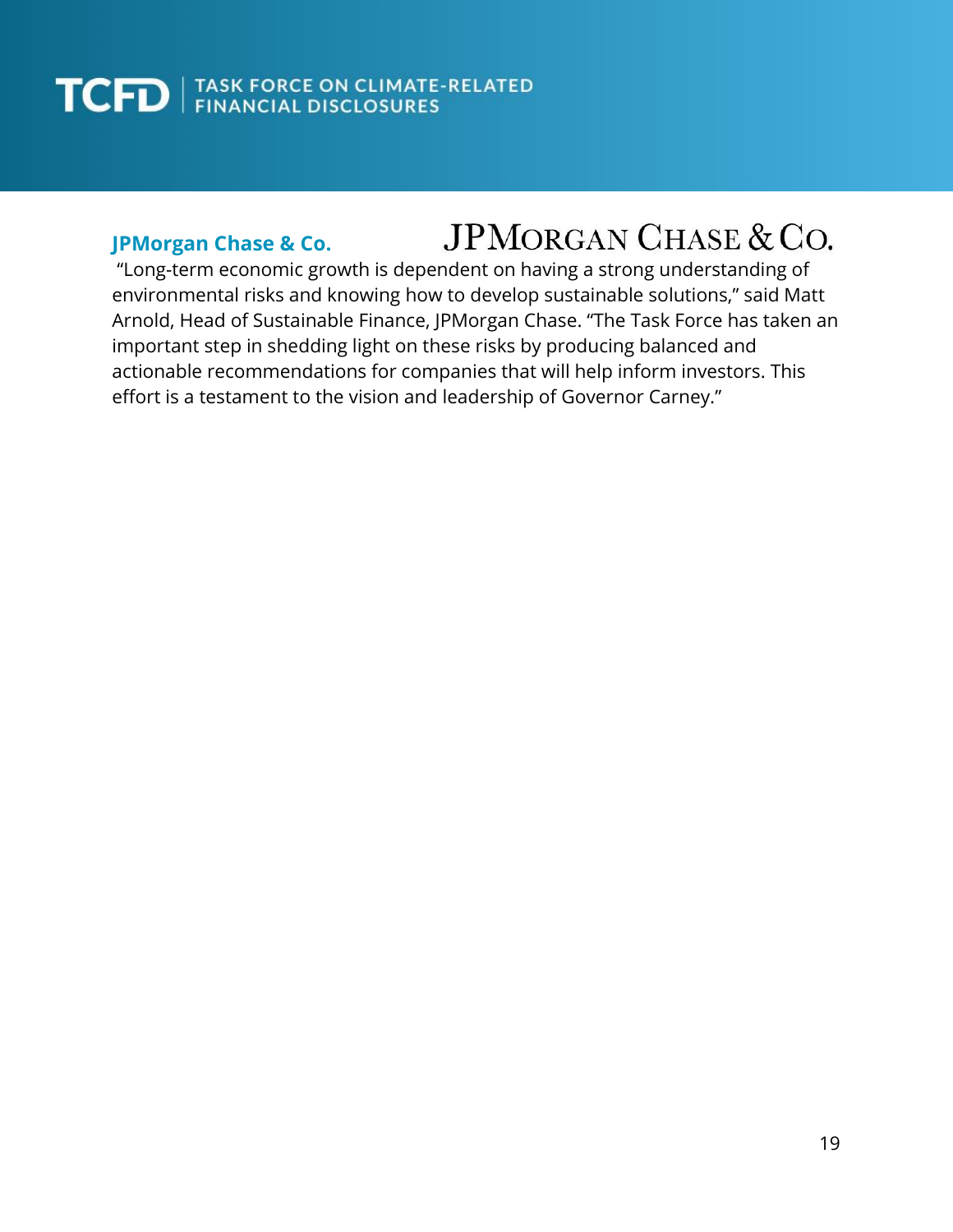### **KPMG**



Stakeholders need a clear view of financial risks faced by companies, and this includes an increasing interest in understanding the risks related to climate change, in order to assess prospects for long term value creation. The work of the Task Force is important to explore how such risks can be identified and reported in a way that is useful, efficient and effective both for the preparers and the users of financial information. As auditors and advisors, we have a key role to play in considering how these recommendations can be best applied in practical terms, and we look forward to working with others to do so.

– *John Veihmeyer, Chairman, KPMG*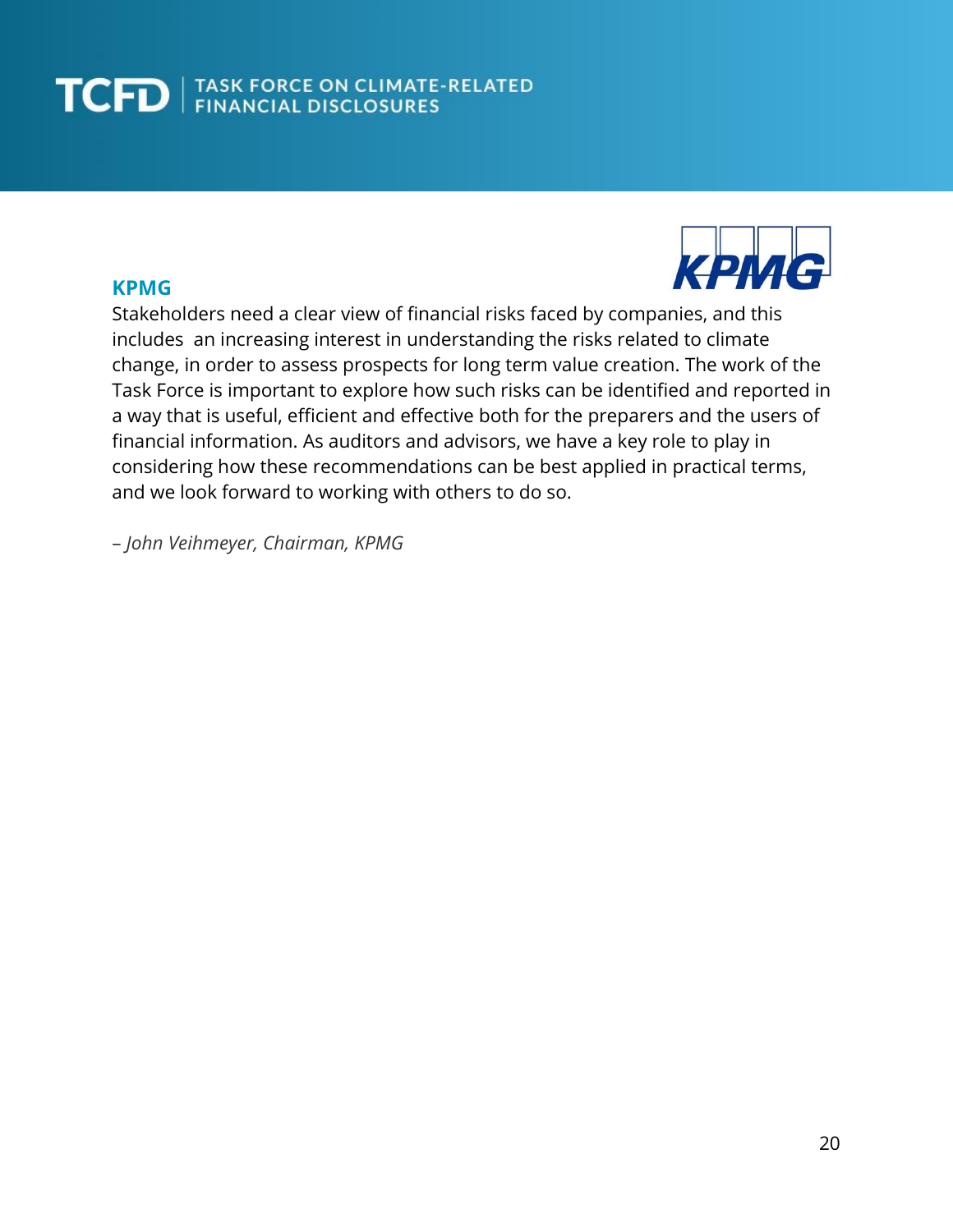### **AS MERCER**

### **Mercer**

#### **MAKE TOMORROW, TODAY**

Mercer is a leader in developing tools to support investors in assessing and managing risk, and climate risk reflects an area of particular expertise. We have supported investors representing over \$1.5 trillion in assets in the development of governance, strategy, risk management and monitoring frameworks that allow them to effectively manage climate-related risk and opportunity. We look forward to supporting clients who look to apply the recommendations from the Task Force. The recommendations encourage consistent corporate voluntary reporting, thereby creating the potential for improved decision making across capital markets. As we would with any changes to corporate practices, voluntary or otherwise, Mercer's Career business will work in supporting organizations when looking to align incentives to enable different desired outcomes.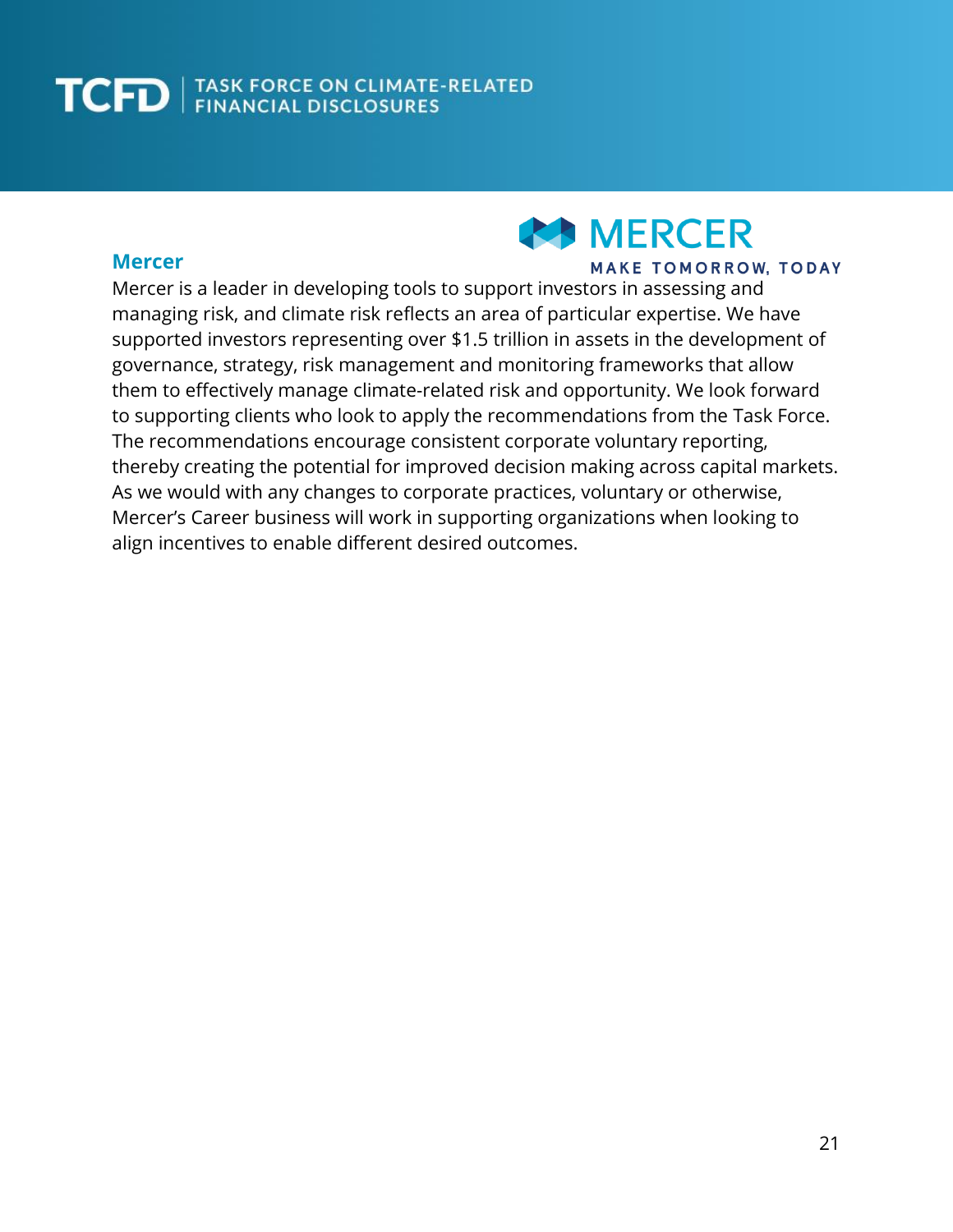### **Moody's**

Moopy's

Moody's supports the Financial Stability Board's (FSB's) initiative to promote voluntary climate-related financial disclosures that advance the quality of information available about the potential implications of climate change on organizations.

Financial reporting using constant, comparable, reliable metrics and disclosure is fundamental to the process by which investment, credit, and similar decisions are made. Moody's believes that the disclosures recommended by the FSB's Task Force are based on sound, fundamental principles of disclosure that can help market participants better understand the financial impacts of climate-related risks.

Importantly, the Task Force's recommendations recognize that the most significant impacts of climate change are likely to emerge over the medium- to long-term, and that their timing and magnitude, particularly on the local and regional level, remain uncertain. It is significant that the recommendations include the use of scenario analysis to develop a forward-looking consideration of how risks and opportunities may evolve, and of their potential impact on organizations over time and under conditions of uncertainty.

The Task Force's recommendations can help support Moody's own initiative to better dimension climate risks and opportunities in our credit analysis, including ratings, methodologies and research.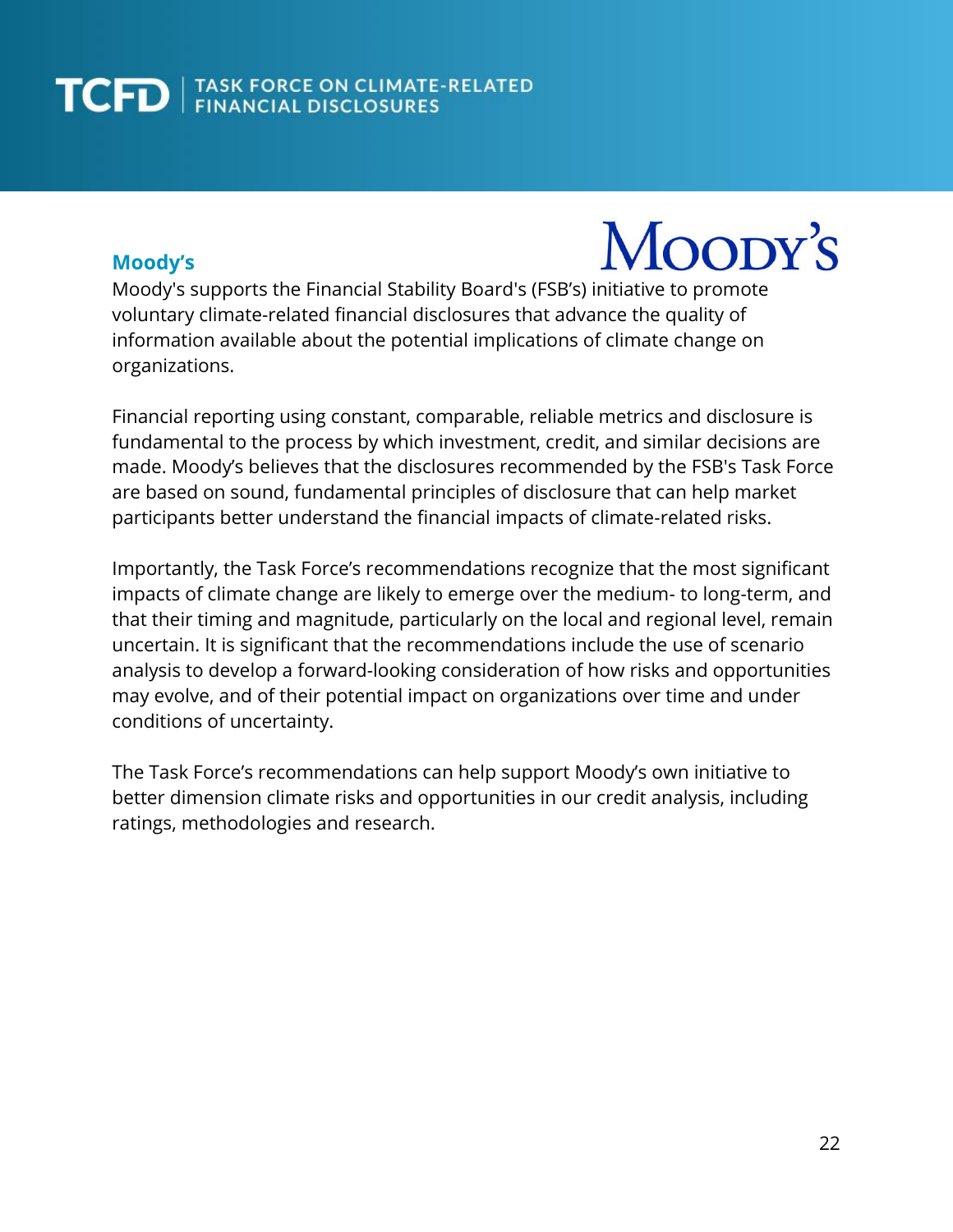### **PGGM**



The TCFD report is a timely step in the battle against climate change, for which COP21 has set an ambitious target.

Once implemented, the recommendations will greatly improve transparency and support more informed asset allocation decisions.

Institutional investors need this to play a stronger role in financing the energy transition. PGGM will engage with stakeholders and the companies we invest in to build awareness and promote broad based adoption.

– *Eloy Lindeijer, Chief, Investment Management, PGGM*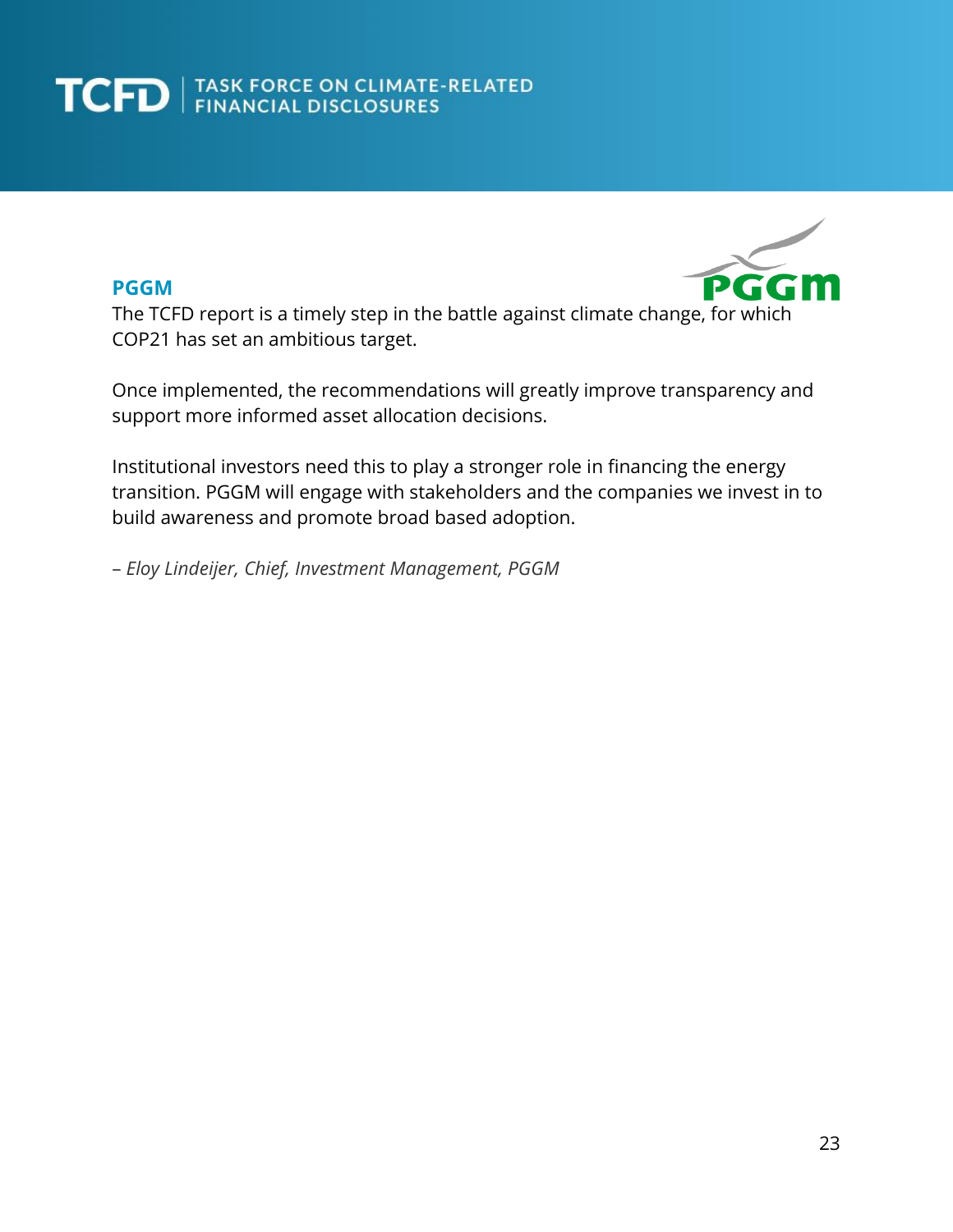### **PwC**

pwc

PwC welcomes the work of the FSB Task Force in developing a framework that promotes better disclosure as a means to improving transparency and enabling more informed decision-making by companies and their stakeholders.

The Task Force is a truly global, multi-industry and private sector-led initiative. Its voluntary reporting framework enables consistent, comparable and relevant disclosures on the risks and opportunities that climate change may pose to companies.

The Task Force's Phase II Report contains guidance which will be helpful for companies as they look to consider the implications of the report for their businesses.

We are pleased that one of our partners, Jon Williams, has been appointed in a personal capacity as a member of this Task Force and has had the opportunity to have been involved with its work.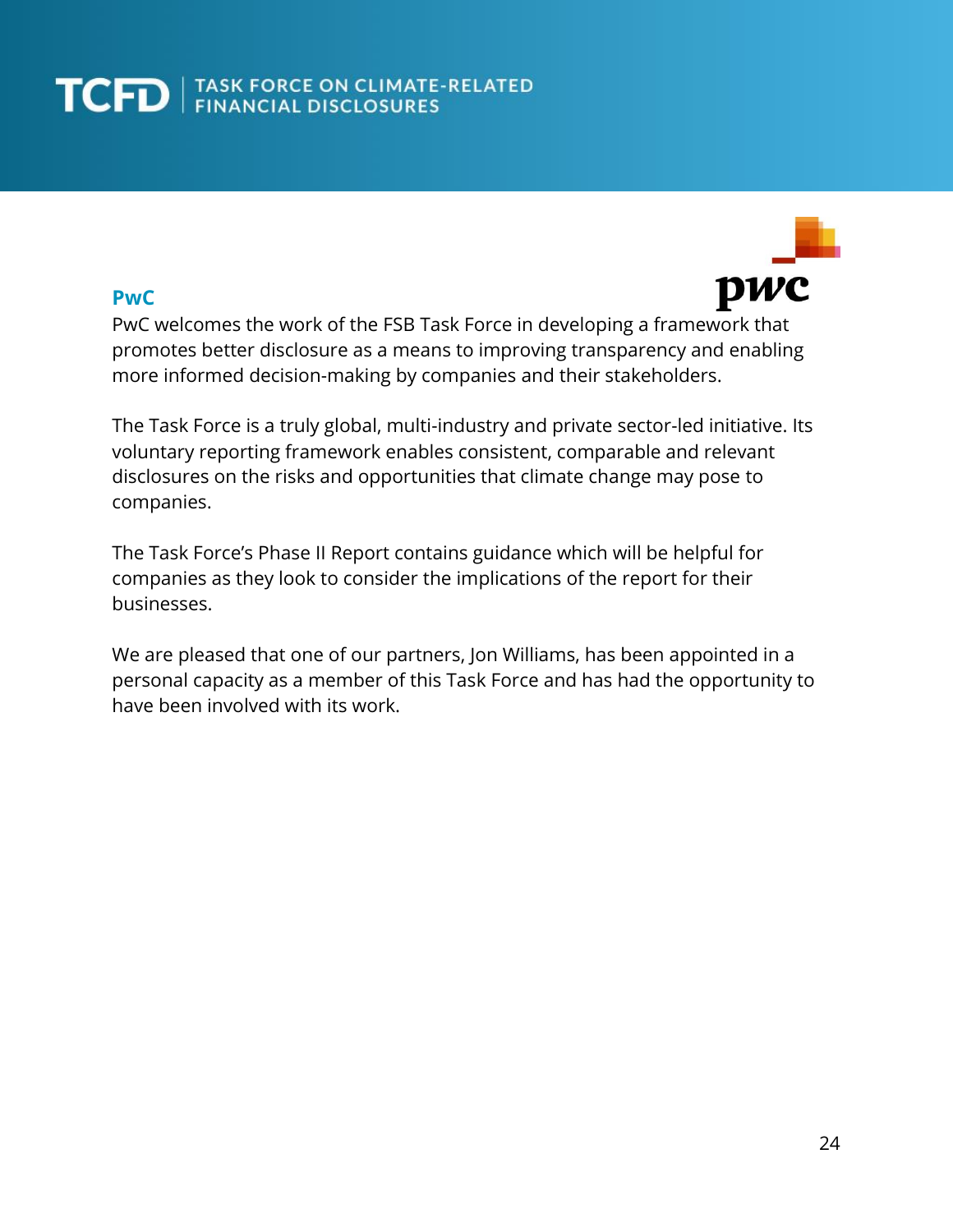### **Singapore Exchange**



A well-functioning market relies on the transparent flow of quality information. As markets evolve, disclosures need to address evolving issues of global importance including climate change.

SGX is glad to support the extensive work done by the Task Force on Climaterelated Financial Disclosures (TCFD). The recommendations provide guidance for understanding of companies' climate-related risks, and ultimately create conditions for better informed markets, more accurate pricing and greater financial stability.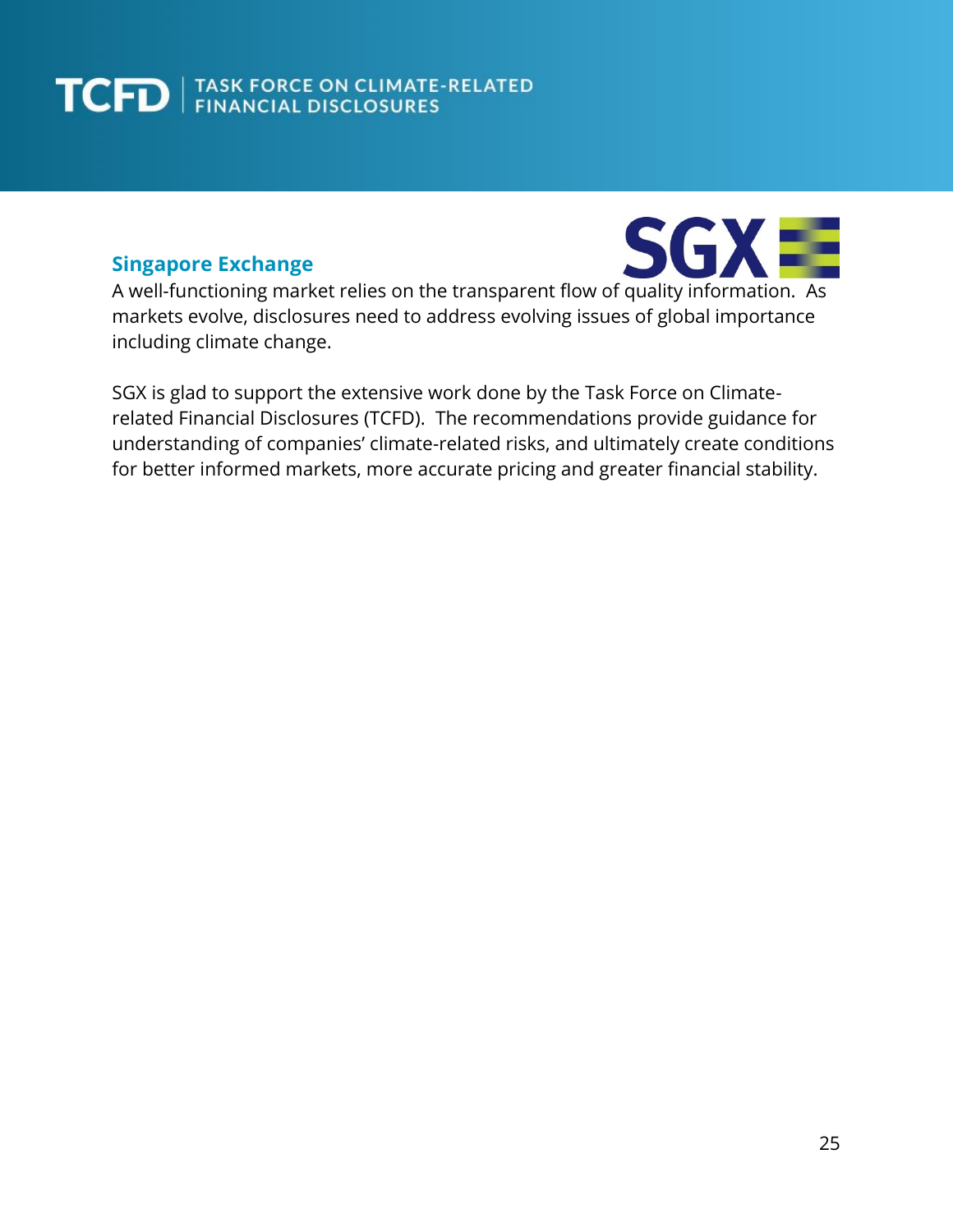### **S&P Global**

### **S&P Global**

S&P Global (NYSE: SPGI) welcomes the publication of the Financial Stability Board's Task Force on Climate Related Financial Disclosures (TCFD) Phase II report and hopes the initiative will contribute to improving the quality of risk reporting in the industry.

The Task Force is an industry-led initiative to promote more informed investment, credit, and insurance underwriting decisions and, in turn, enable stakeholders to understand better the concentrations of carbon-related assets in the financial sector and the financial system's exposures to climate-related risks.

S&P Global Managing Director for Environmental & Climate Risk Research, Michael Wilkins, was asked to join the TCFD and co-chairs the Governance Working Group, providing essential intelligence into the report on world-wide investment in sustainable businesses through our insightful, transparent and independent data, analytics and benchmarks. S&P Global's expanding suite of ESG related products and services help people identify ways they can invest that support global, longterm change across a wide range of industries and markets.

The Phase II report is the result of collaboration involving a wide range of stakeholders – banks, credit analysts, investors, and auditors. The report discusses interest in decision-useful sustainability risk information in order to allow lenders, insurers and investors to make informed capital allocation and financial decisions.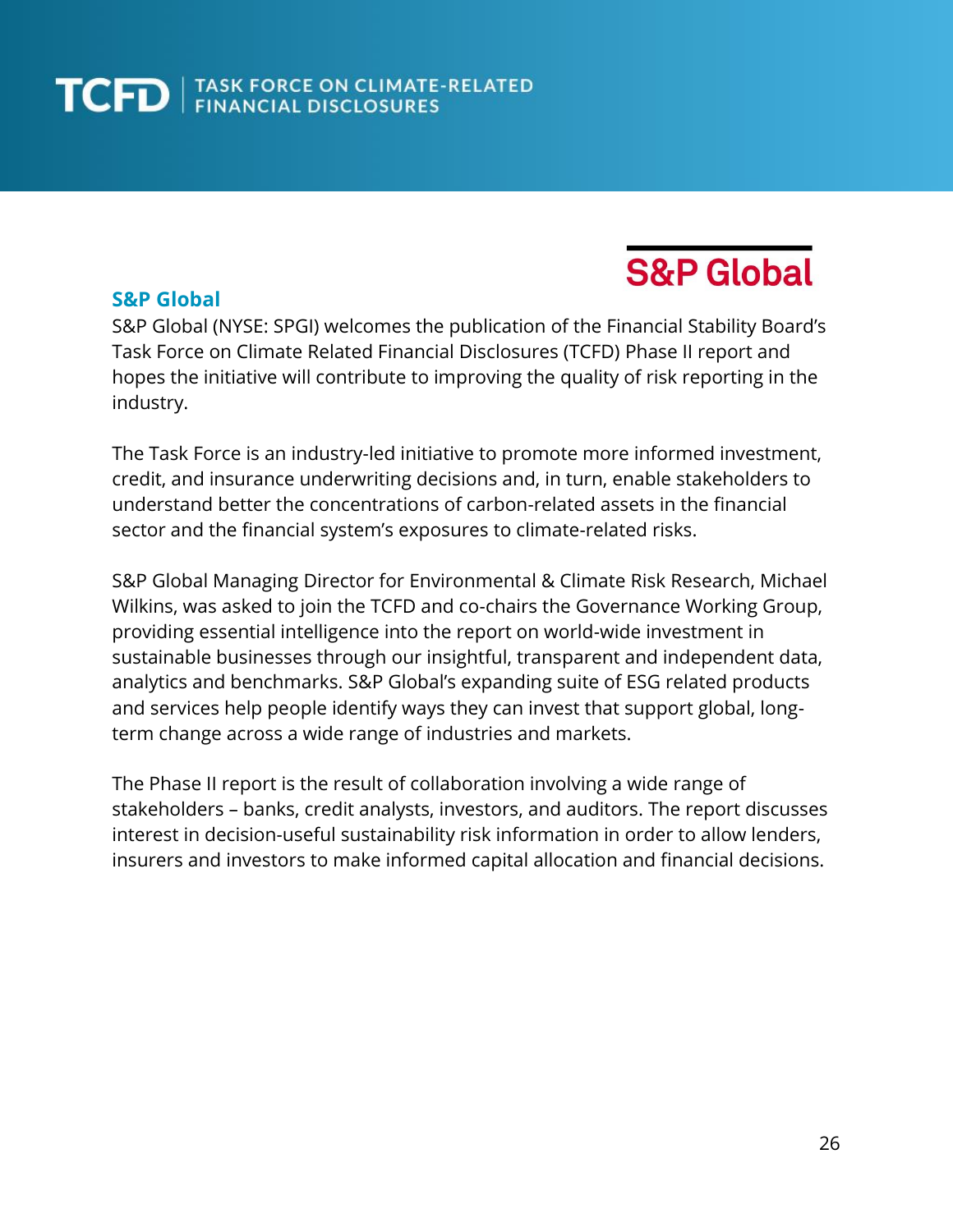### **Storebrand**



Storebrand welcomes the extensive work of the Task Force on Climate-related Financial Disclosures (TCFD). Storebrand is Norway's largest privately owned asset manager, with over \$67 billion in assets under management. Sustainable investment has been on our strategic agenda for more than 20 years and the climate issue is in our opinion one of the most important and immediate issues facing the world today. As a committed sustainable asset owner and asset manager we have addressed climate risk and corresponding investment opportunities as a part of our investment strategy. We welcome the Task Force's recommendation in creating a format that will guide investors in their efforts to assess climate risks in a systematic manner and we will explore how we can integrate these recommendations into our own framework as well.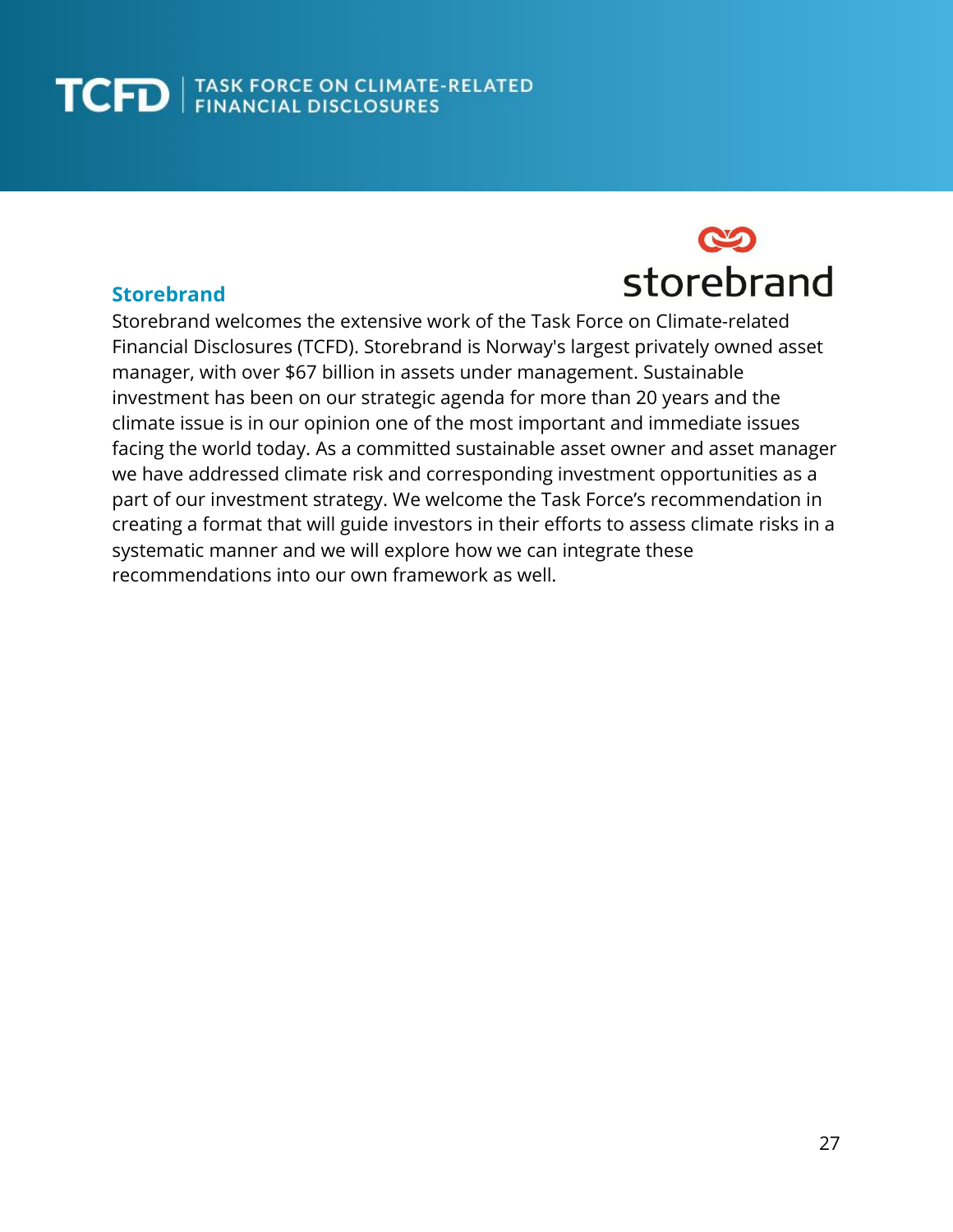### **Swiss Re**



As an integral member of the Task Force, Swiss Re has helped develop these voluntary guidelines on climate-risk reporting and will adopt the recommendations. Swiss Re believes the guidelines will ensure more transparency on climate-related risks and help users and providers of climate-related financial disclosures, including lenders, insurers and investors, to more effectively measure and evaluate the financial implications of climate change.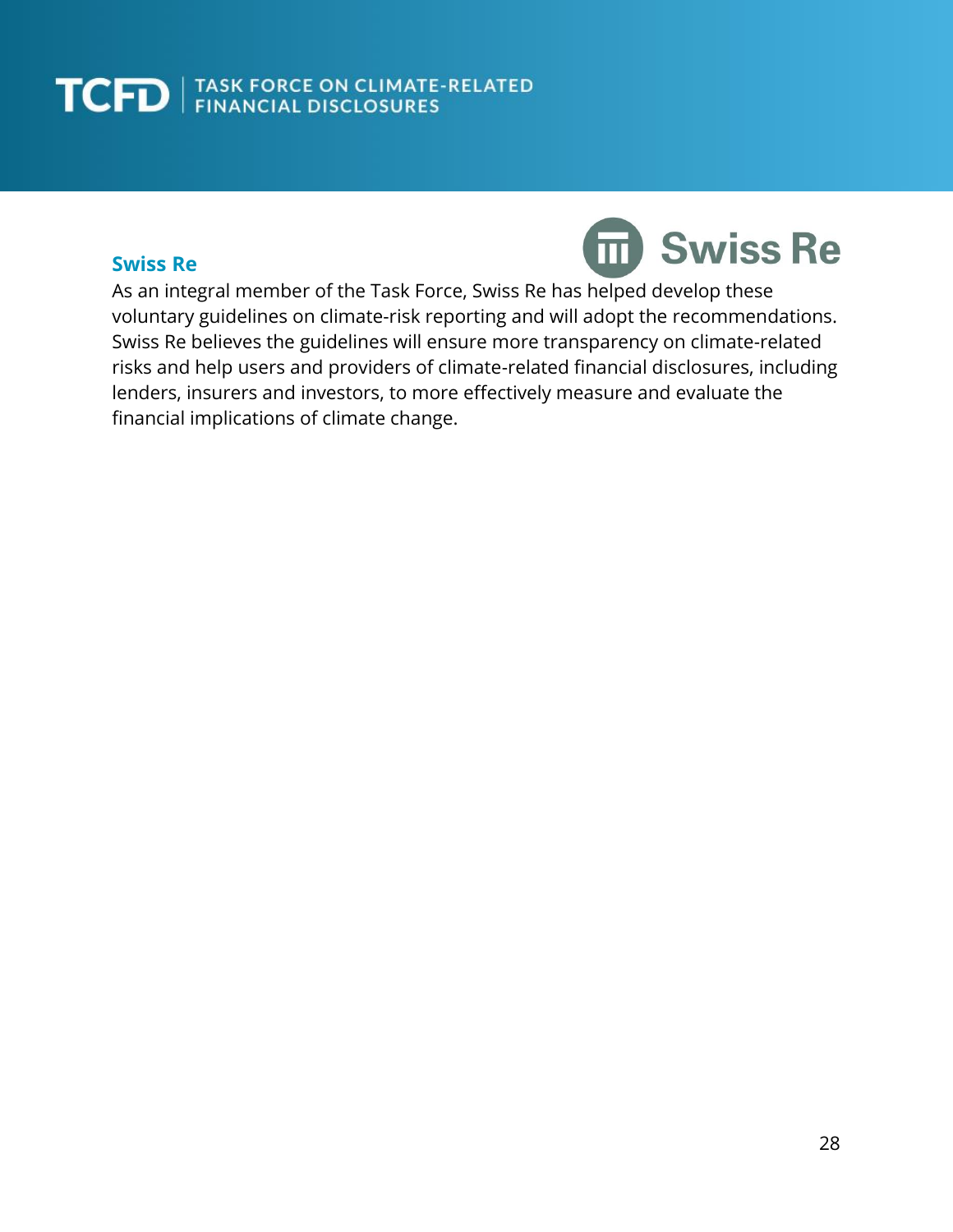### **Tata Steel**

## **TATA STEEL**

In recent times, managing for climate change has become a critical and complex subject for corporates especially in the context of economic decision making. Having an appropriate climate change strategy has gained importance as it has far reaching implications for corporations especially with relation to capital allocation, technology choices and setting appropriate governance and disclosure standards. Climate change impacts not only companies but also all stakeholders associated with an enterprise viz., supply chain partners, customers, communities and financial stakeholders. I am particularly happy, that the climate change discussions have now moved into the corporate boardrooms and financial portfolios, which for years were limited to environmental activists and philanthropic groups. I strongly believe that addressing climate change has come to the front and center of board deliberations and failure to have meaningful debate and strategy around the subject will cause existential risks for the company.

As part of responsible global organisation and being a member of the Task Force on Climate-related Financial Disclosures (TCFD), Tata Steel is proactively focussing on engaging across stakeholder groups on climate change. Recognising the need of effective disclosures, Taskforce has developed four widely adoptable recommendations on climate-related financial disclosures that are applicable to organisations across sectors and jurisdiction along with some sector specific recommendations. It is recommended that corporates provide such disclosures in their mainstream financial filings as it will help the stakeholders get better understanding of the company/ industry specific climate-related risks and opportunities. Tata Steel, in future, will endeavour to incorporate the best practices as captured in the TCFD recommendations as far as practical.

– *Koushik Chatterjee, Group Executive Director (Finance & Corporate) and Member of the Board, Tata Steel*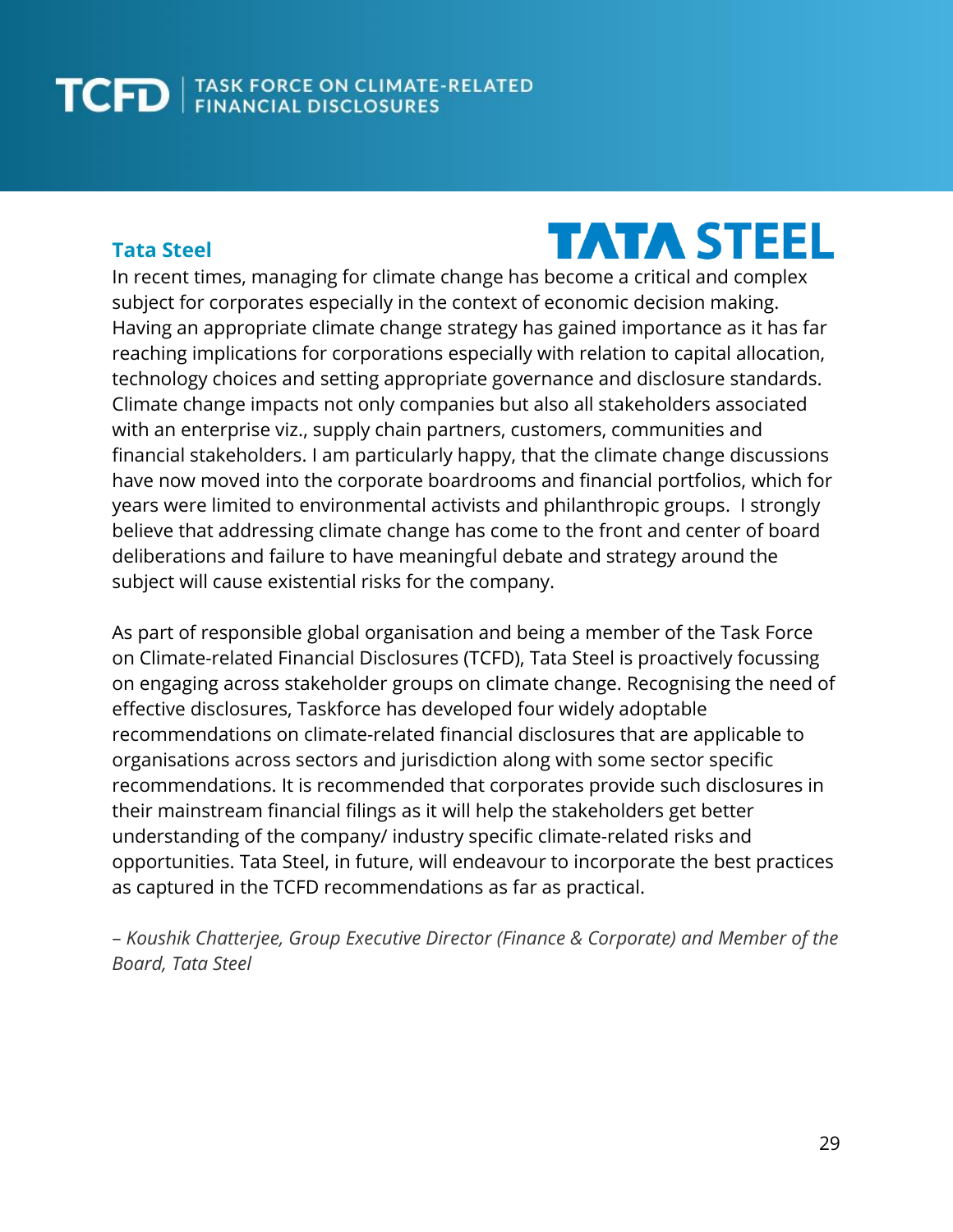### **Tokio Marine Holdings, Inc.**

東京海上ホールディングス **TOKIO MARINE** 

Climate change poses threat to all mankind, and is considered as one of the world's gravest issues which needs to be dealt with by every individuals and organizations on the globe.

Recommendations set forth by the Task Force on Climate-related Financial Disclosures mark a significant step forward in navigating organizational behavior towards a more resource-mindful one, while enabling investors to study and make informed investment decisions based on the disclosed information. The launch of the voluntary disclosure framework will encourage organizations to make sustainable decisions on climate-related issues.

As an insurance group concerned with the consequences brought about by climate change and aiming to deliver safety and security to its customers and community, Tokio Marine values the work carried out by the Task Force and supports its broad recognition as well as adoption across borders.

– *Tsuyoshi Nagano, President and Group CEO, Tokio Marine Holdings, Inc.*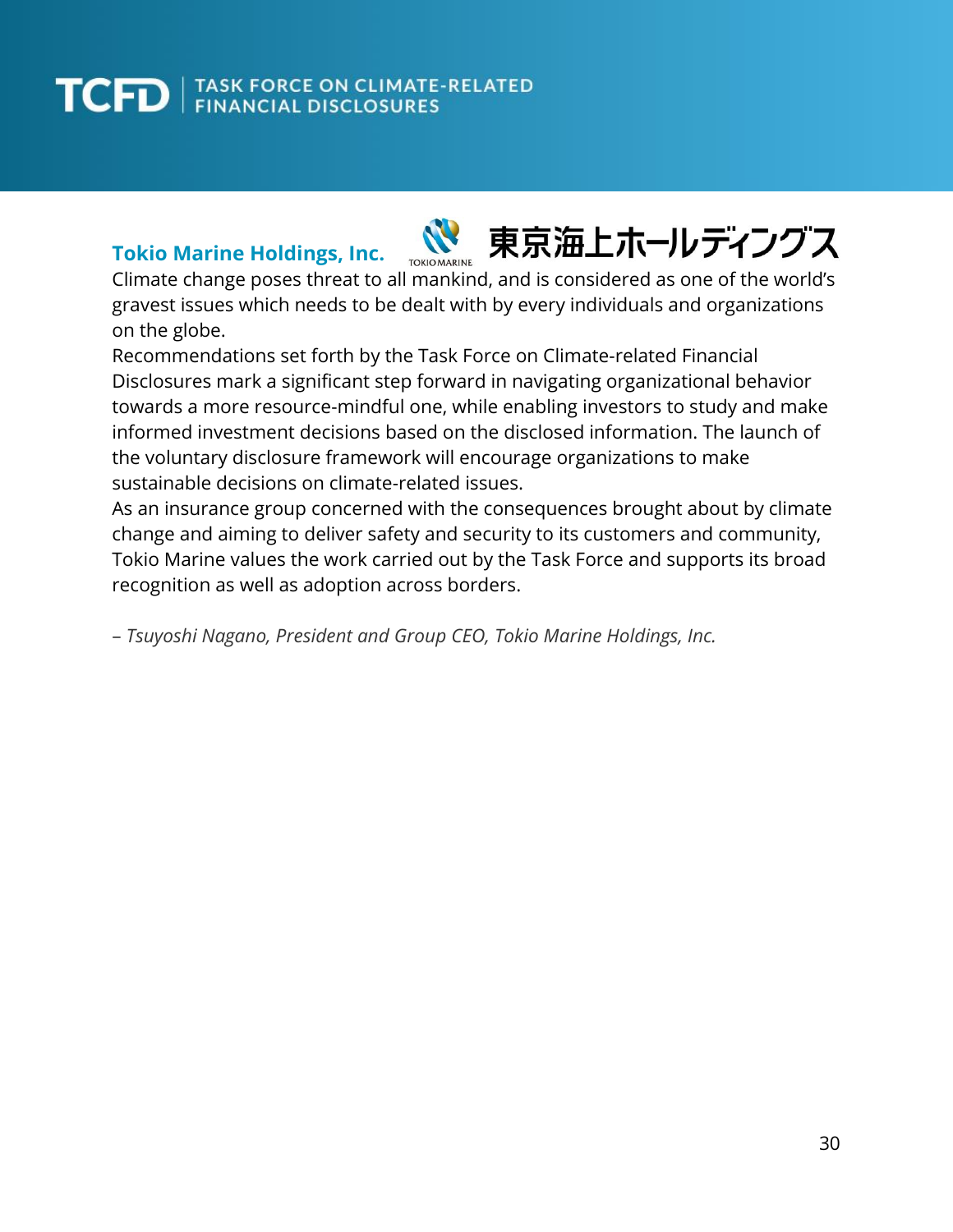### **UBS**



In order to mobilize much-needed investment in projects tackling climate change, there is a clear need to improve data availability on climate change risks and organizations' climate change strategies. We fully support the development of voluntary standards on climate-related financial disclosures by the industry-led FSB Task Force on Climate-related Financial Disclosures, as well as the continuation of international cooperation and exchange on new methodologies related to environmental risk analysis and management in the finance sector. In order to be meaningful and effective for investors, such a disclosure standard should take a forward-looking perspective with respect to risks and opportunities. Enhanced disclosures will facilitate more investments into climate-related projects which will help society tackle one of the main challenges we are facing today.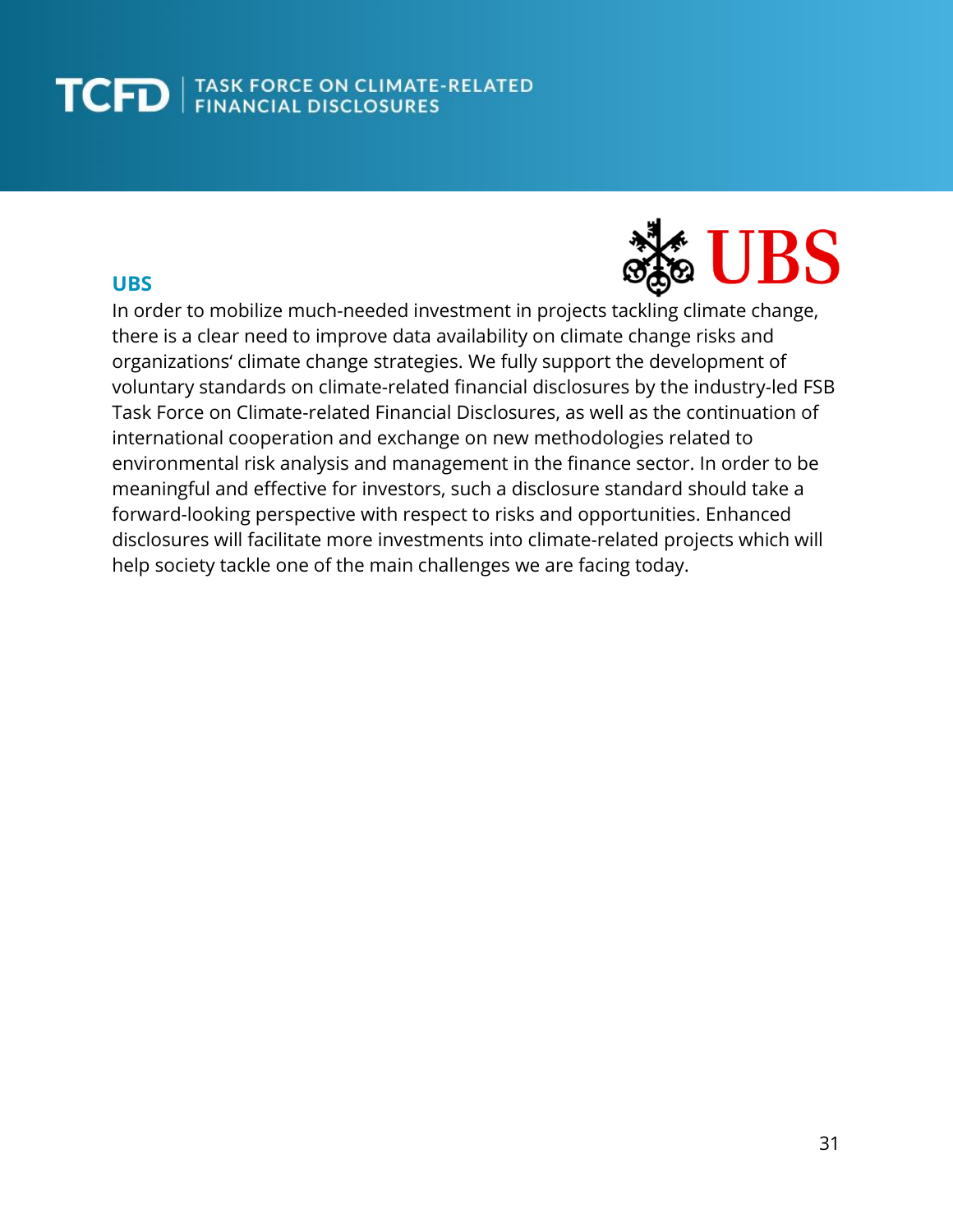

### **Unilever**

For business, assessing and managing risk is crucial. It's just as important for the stability of our financial systems. So we welcome the recommendations of the Task Force on Climate-related Financial Disclosures. Ultimately, these recommendations will enable the markets (companies, investors, insurers and lenders) to more easily evaluate and price climate-related exposure and opportunities.

Climate change is already affecting companies – both through the direct impacts of steadily rising global temperatures and through the policies that governments around the world adopt in response. If markets are to operate efficiently we must be transparent, to help investors make better decisions for the long term.

We know that transparency is increasingly important to our consumers too, particularly millennials. They want to know and trust the companies behind the brands they buy, and understand their purpose and values. We have already seen the impact of this at Unilever, where our purpose-driven brands are growing 30% faster than the rest of the business. We will be working towards adopting the recommendations and we encourage others to do the same.

The recommendations are practical. They can be adopted by all organisations, across sectors and geographies, and be included in their financial regulatory filings. They cover four core areas – Governance, Strategy, Risk Management and Metrics and Targets – and incorporate disclosures on the potential impacts of different future scenarios. With this information, financial markets will be able to draw upon comparable and consistent data and make better informed judgements on risks and opportunities, for example, around the transition to a low-carbon economy.

Separately, we have seen more than 1200 companies committing to implement a price on carbon. And 400 investors with \$25 trillion of assets under management are participating in the Investor Platform for Climate Action. So we are seeing momentum, and hope that all businesses will be forward thinking and adopt these recommendations too.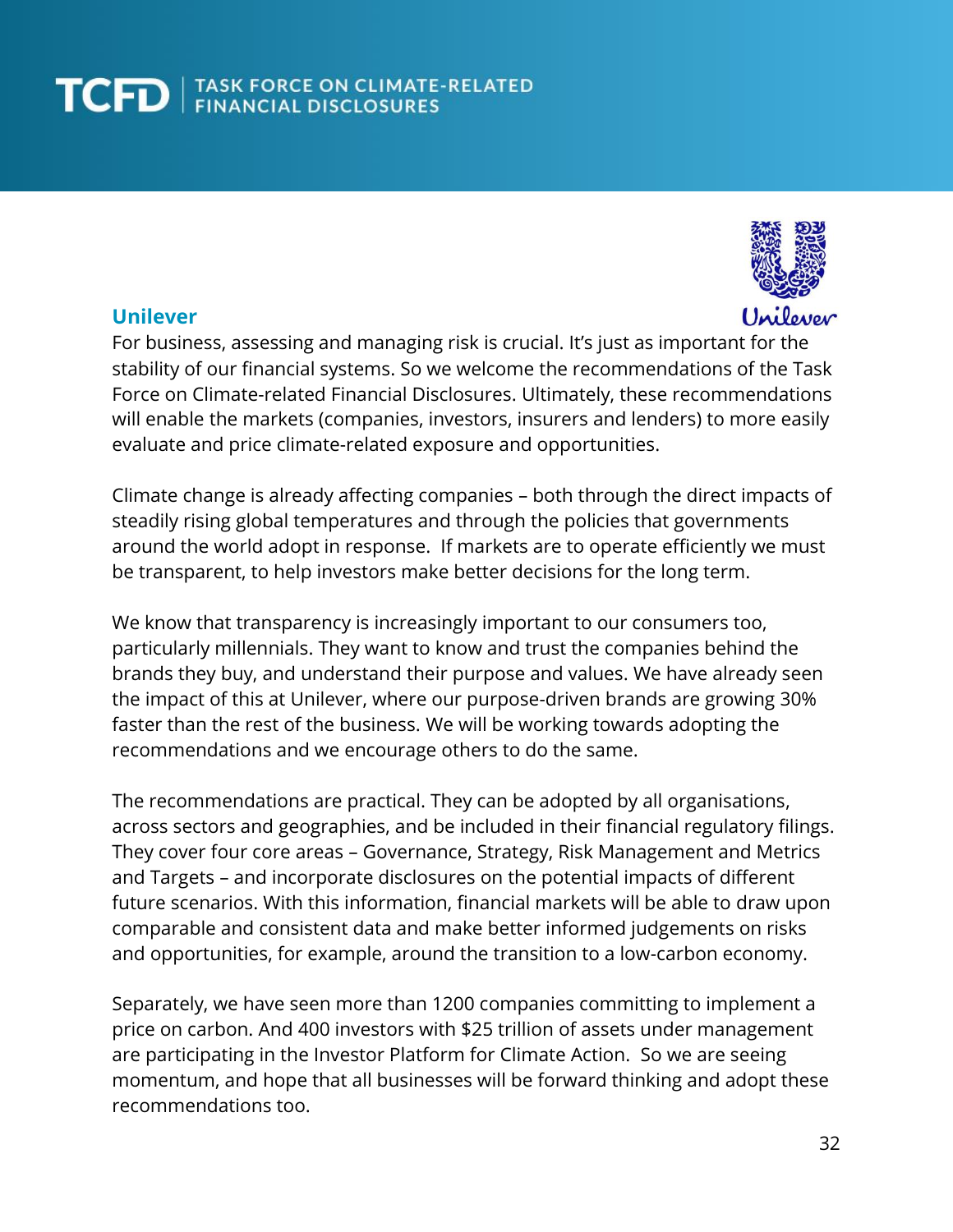

Non-governmental Organizations

#### **Ceres**



Ceres has worked for decades to advance corporate disclosure of climate change risks. We sincerely appreciate the Task Force on Climate-related Financial Disclosures' efforts to solicit input from investors and the leadership of Michael Bloomberg, the Chairs and Members of the TCFD.

By providing robust climate disclosure recommendations – at the request of the Financial Stability Board – the TCFD plays a critical role in harnessing the power of markets to reduce the financial risks of climate change and advance economic opportunities for investors and companies.

The TCFD report provides well-considered disclosure recommendations that businesses, investors and governments should welcome, such as:

- Scenario analysis. Describe potential impacts of different scenarios including a two degree economic scenario. The Task Force believes that all organizations exposed to climate-related risks should consider using scenario analysis—including a 2°C scenario—to help inform their strategic and financial planning processes.
- Decision-useful information. Disclose information on metrics and targets: By recommending the use of targets related to water, energy usage and efficiency, land use, and revenues from products and services designed for a lower carbon economy, the TCFD encourages disclosure of information that investors can use in investment decisions and engagement with companies.

We encourage investors and companies to use the TCFD's recommendations to improve their financial reporting of climate risks and opportunities.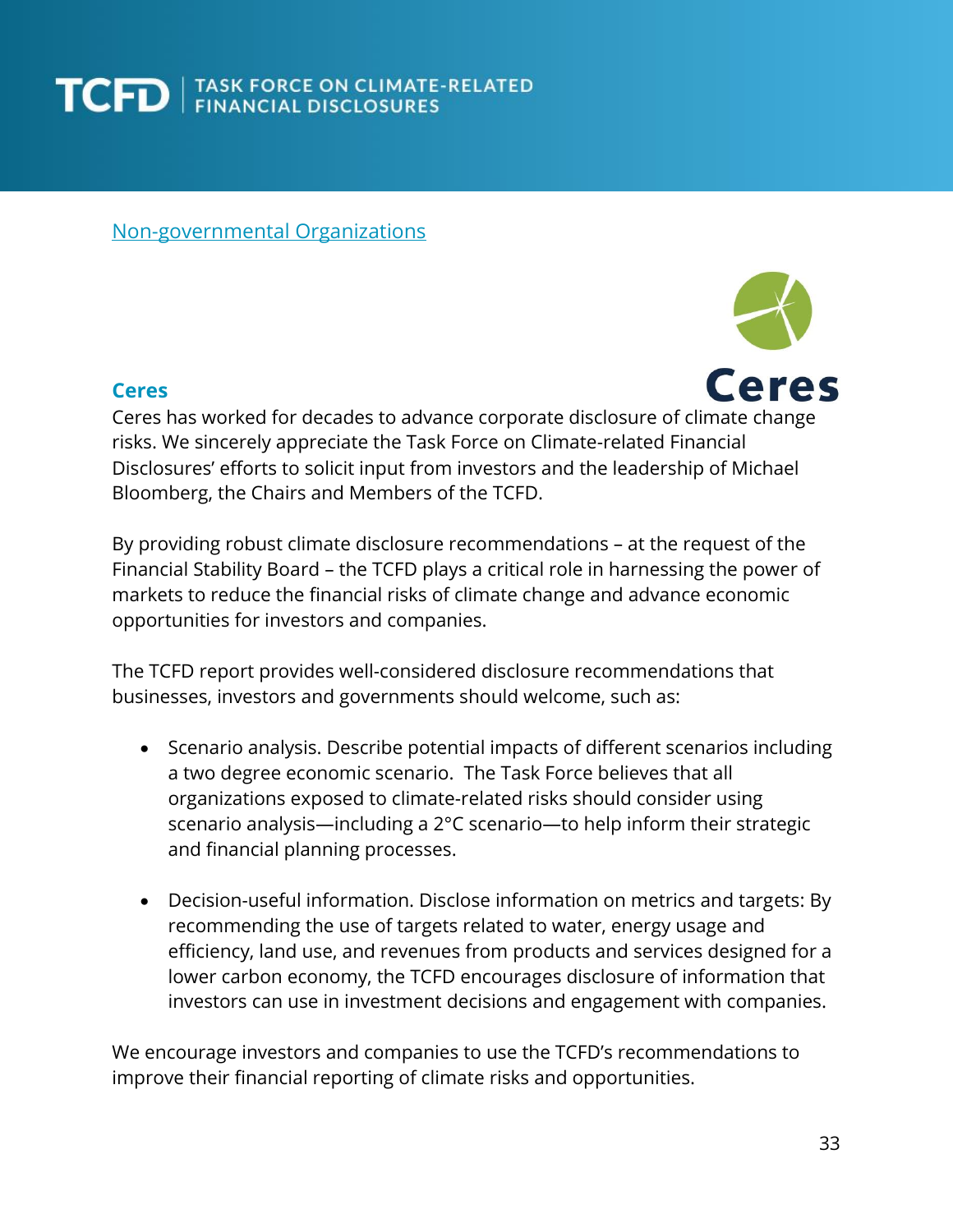### **IIGCC**



IIGCC - representing 131 investors in 9 European countries with over €14 tn AUM welcomes the TCFD's recommendations for standardised forward-looking quantitative and qualitative disclosures. Implementation of the recommendations will help investors to assess whether companies are adapting their business strategies to a 2°C climate change pathway, as well as to changing market and technology dynamics. Through this, investors can better assess, price and manage the risks and opportunities of transition to a sustainable, low carbon, global economy.

Material climate disclosures must become a routine part of annual reporting practice if institutional investors are to make robust decisions that accurately reflect physical risks posed by climate change and transition risks arising from swift adoption of clean and efficient technologies. Nothing less will secure business resilience over the time horizons relevant to the needs of long term institutional investors and their beneficiaries.

Emission reductions required under the Paris Agreement imply a swift and potentially disruptive move away from fossil fuels that will transform all major sectors. TCFD's recommended disclosures related to governance, strategy, risk management and metrics/targets should also support the evolution of tools and methods for financial institutions to improve their own reporting practices and curb their exposure to climate-related risks.

– *Stephanie Pfeifer, CEO, Institutional Investors Group on Climate Change*